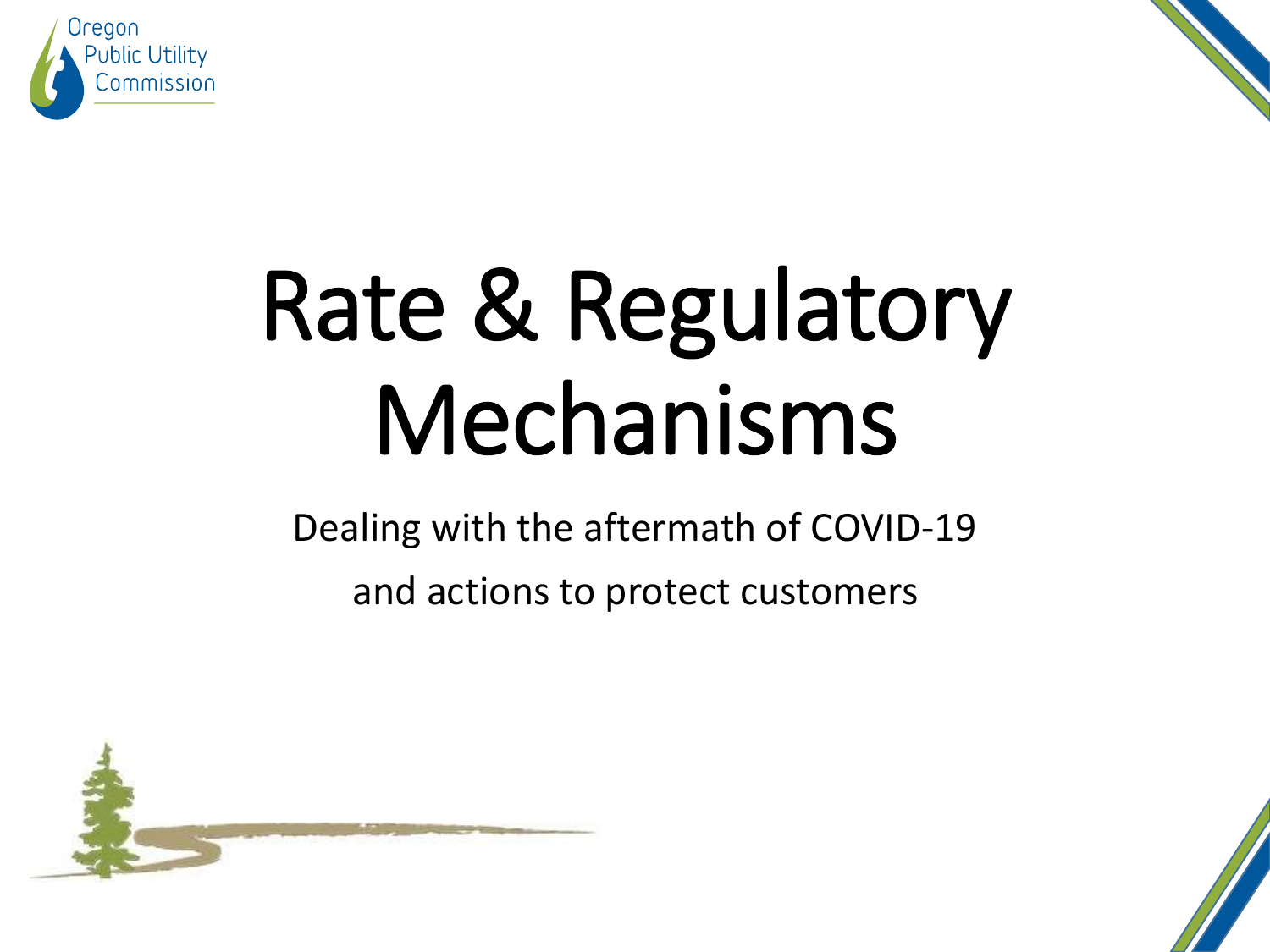



#### Purpose of This Presentation

- Present a broad range of potential rate and regulatory mechanisms for stakeholder consideration and discussion.
- Based on stakeholder feedback in prior workshops, results of the Staff survey provided to workshop participants, and a review of other states' responses to COVID-19.

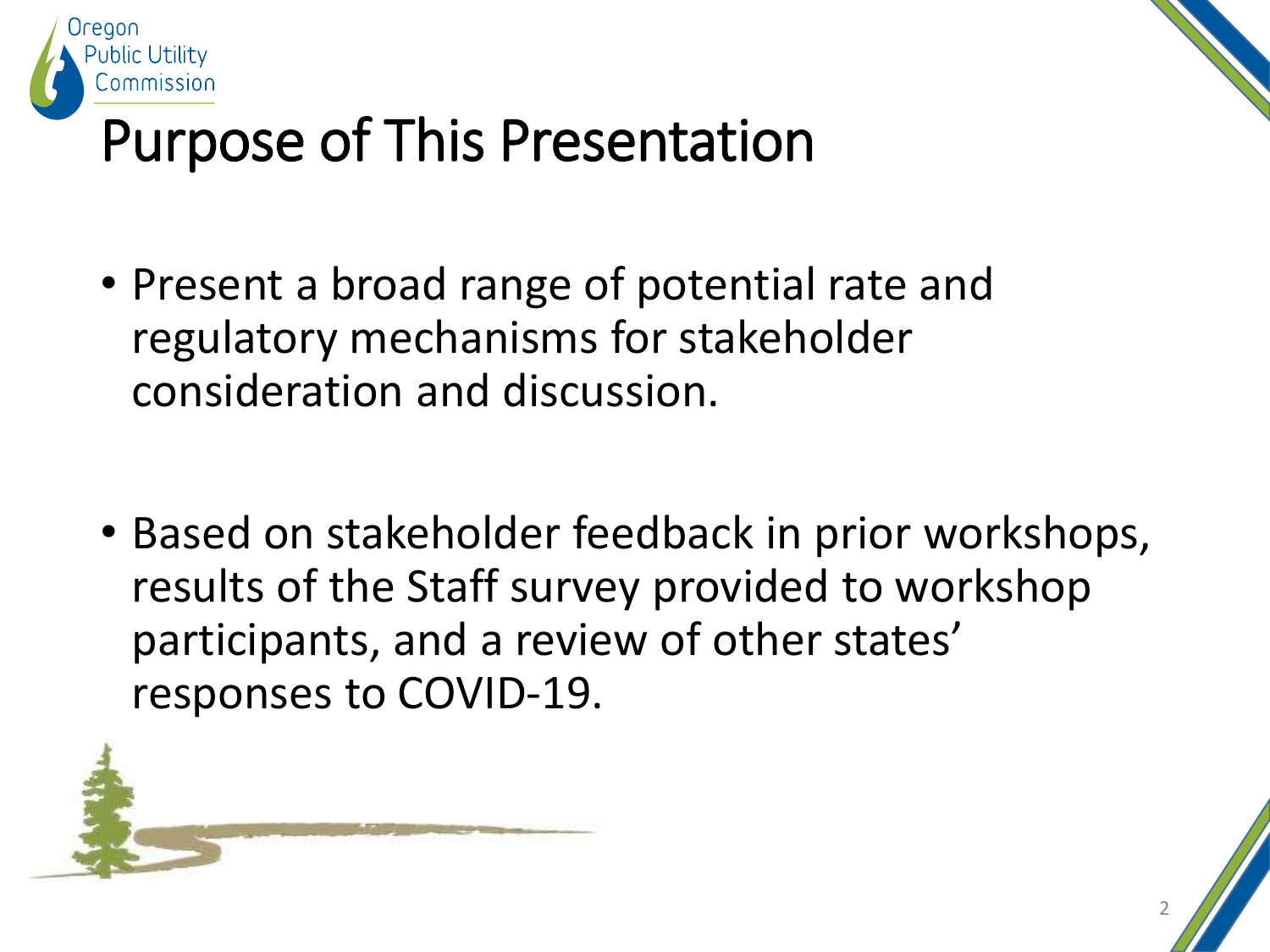

#### Potential Rate and Regulatory Mechanisms

| Voluntary<br><b>Roundups &amp;</b><br><b>Donations</b> | <b>Time Payment</b><br><b>Agreements</b>                   | <b>Deferred</b><br><b>Payments</b>       | <b>Partial Arrears</b><br><b>Forgiveness</b>  |
|--------------------------------------------------------|------------------------------------------------------------|------------------------------------------|-----------------------------------------------|
| <b>Arrears</b><br>Management<br>Programs               | <b>Equal Pay</b><br>Programs                               | <b>Delaying Rate</b><br><b>Increases</b> | <b>Public Purpose</b><br><b>Charges</b>       |
| Securitization                                         | <b>Waiving Late</b><br><b>Fees and</b><br><b>Penalties</b> | <b>Suspending</b><br><b>Deposits</b>     | Streamlining<br>Customer<br><b>Enrollment</b> |
|                                                        | Cost<br><b>Effectiveness</b><br><b>Tests</b>               | Community<br>Solar<br>Subsidization      |                                               |

3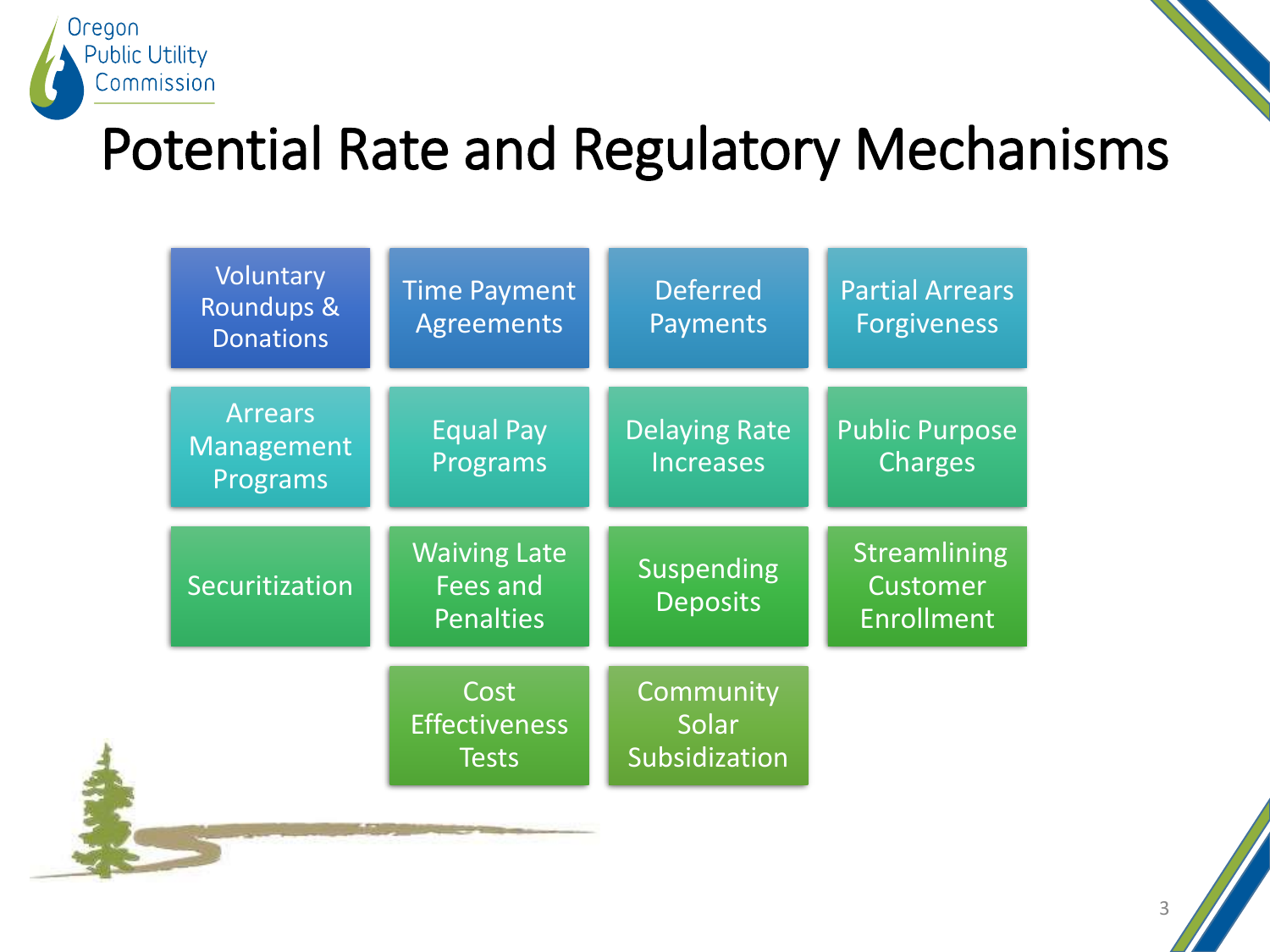

#### Low Income Rates

- Currently, DOJ has advised that the Commission does not have the authority to implement low income specific rates.
- Though low income rates may be an important part of long term solutions making rates more affordable, Staff believes they are currently outside the scope of this investigation, but is interested in views by participants.
- Examples of programs the PUC does not currently have authority to implement
	- Low Income Discounts
	- Percentage of Income Payment Plans (PIPP)

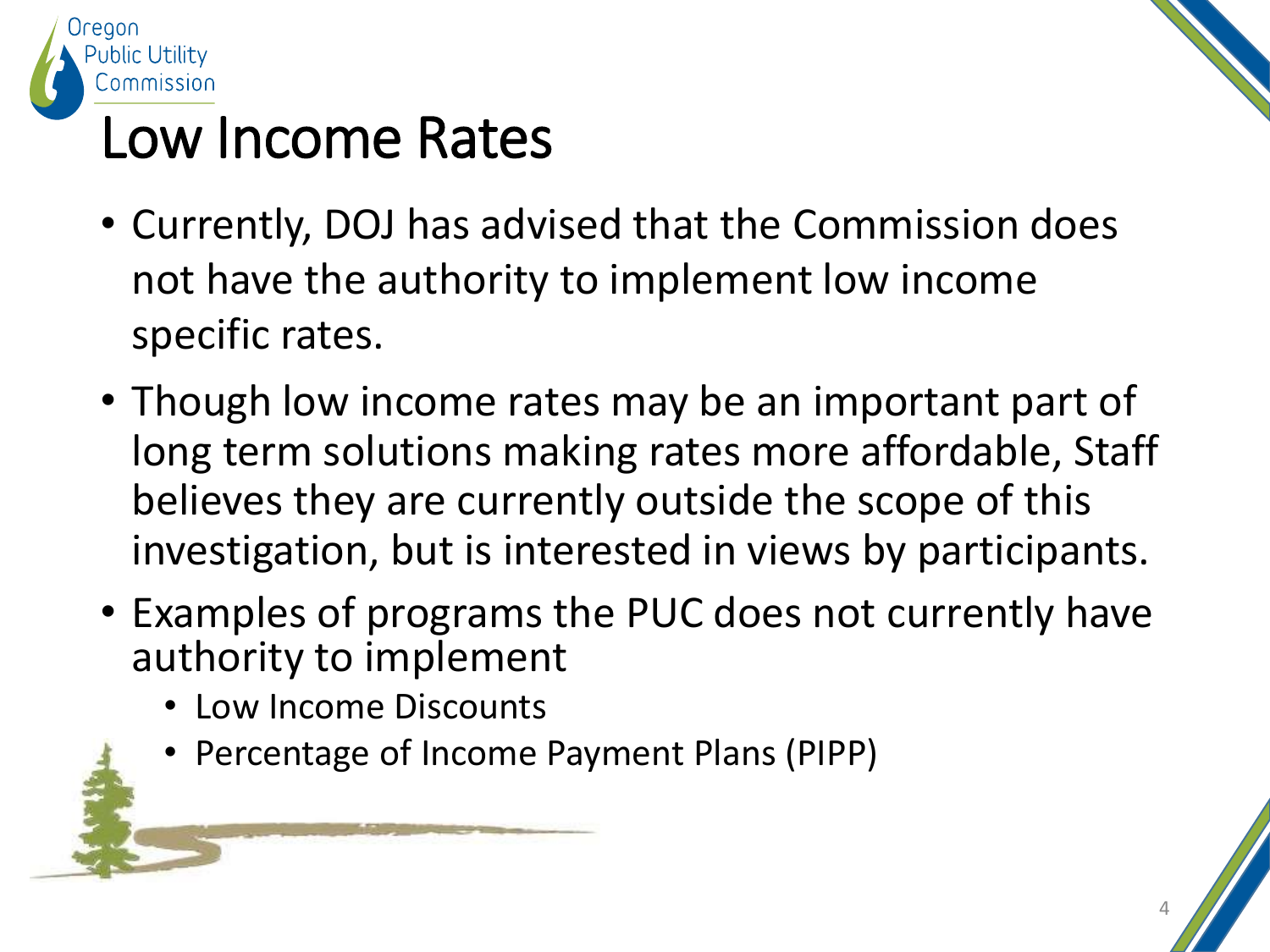



## Existing Authority on Collections

- PUC ratemaking sets the level of uncollectables a utility recovers in rates.
- PUC can encourage customer protections at collections agencies.
	- If a utility stops sending mostly paid bills to collections, the PUC has discretion to allow the utility to increase its uncollectables level accordingly.

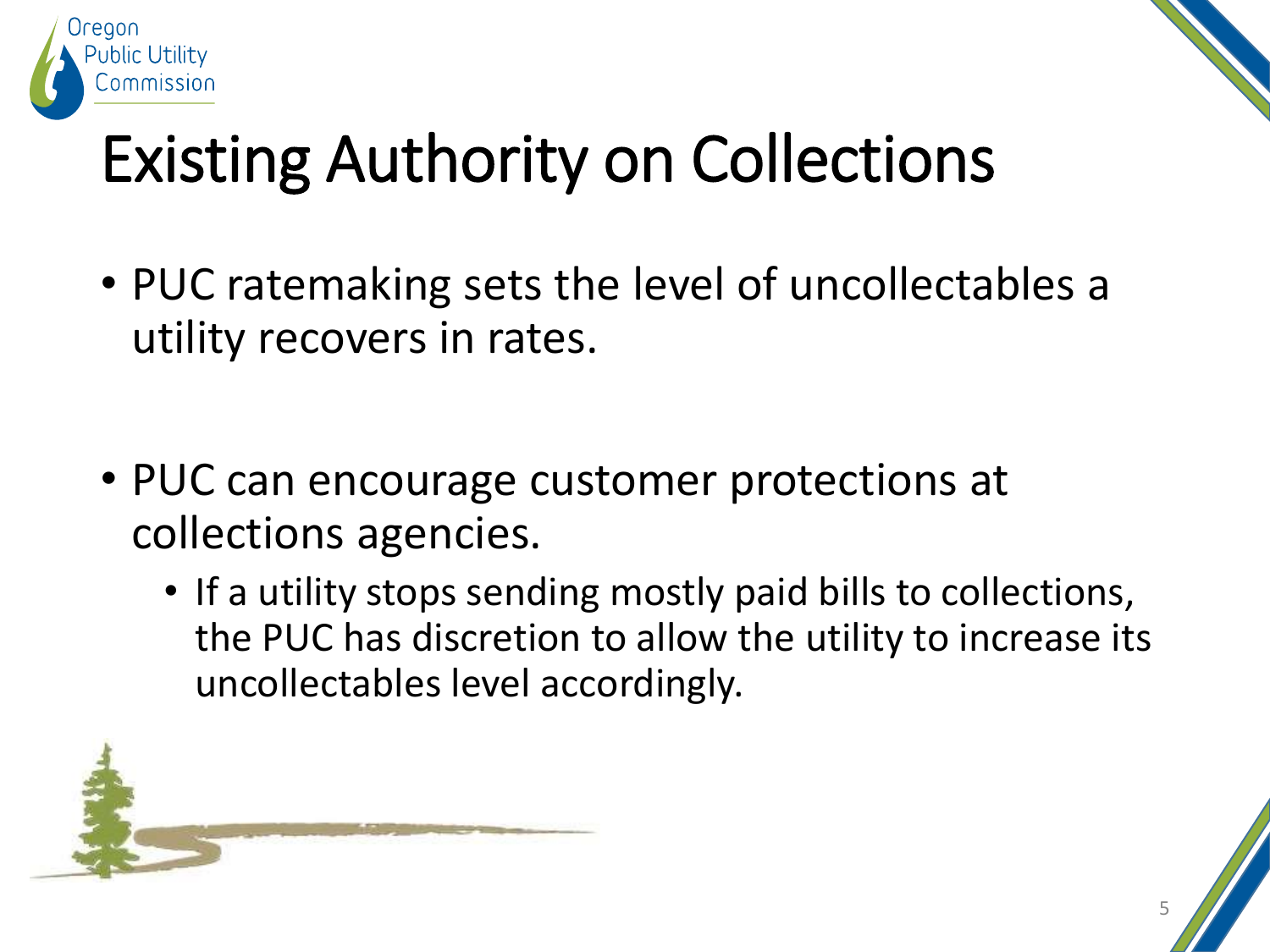



## Voluntary Donations

- Utilities could allow voluntary bill round ups as an opt-in feature to customers when paying their bill
	- If bill is \$108.35  $\rightarrow$  \$0.65 would be added to the bill to round up to \$109.00.
		- The \$0.65 goes toward low-income assistance, debt relief, etc.
		- Utilities to add a feature to website allowing voluntary bill round ups as an opt-in feature to customers when paying their bill.
		- Could also include an option to include additional donation beyond the round up to help COVID relief.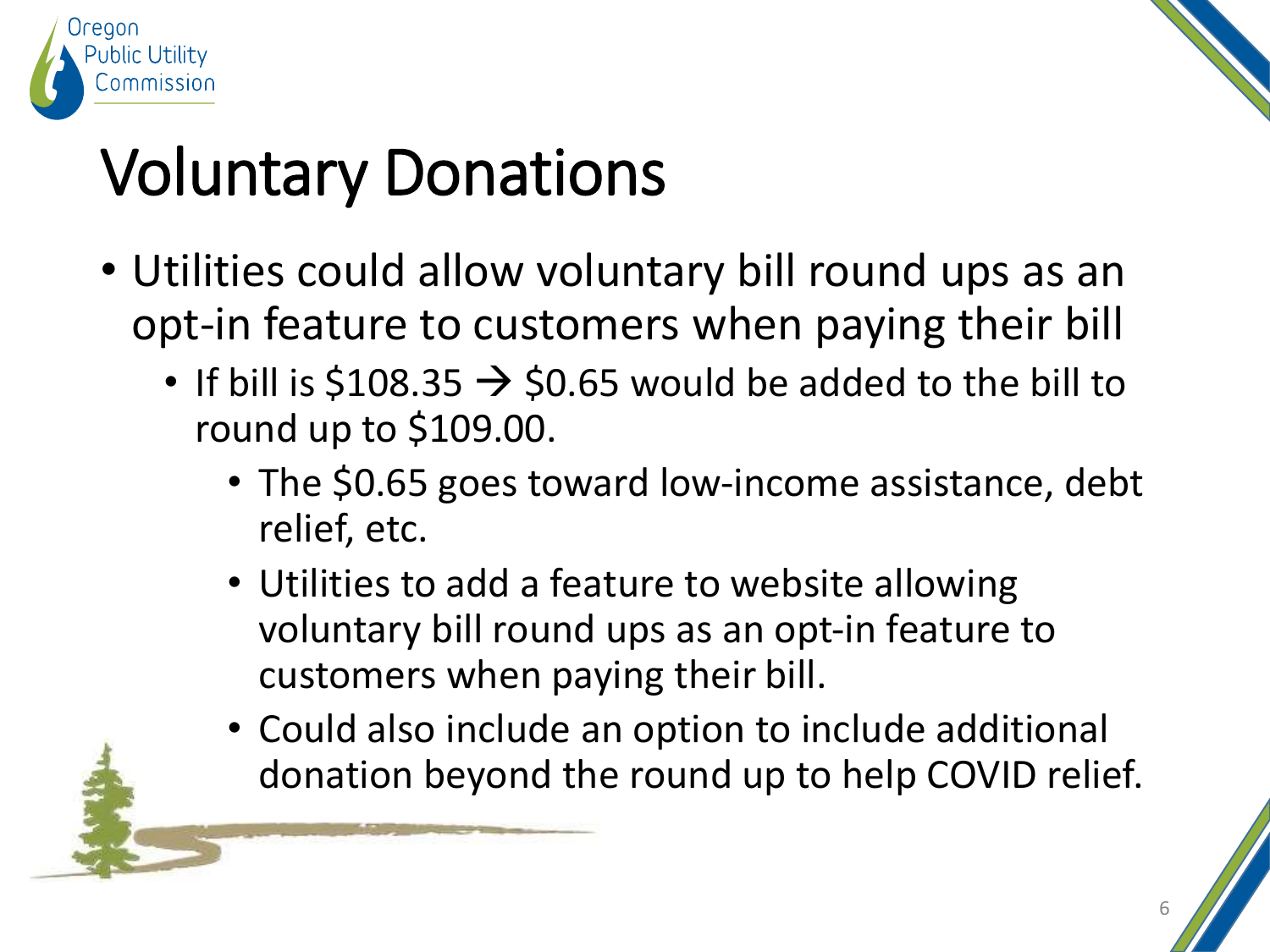



#### Time Payment Agreements

- Time payment agreements are currently administered subject to OAR 860-021-0415
	- Allows customer to sign up for a levelized payment plan or equal-pay arrearage plan to avoid disconnection
	- Currently set at 12 months.
- Introduce more flexibility into time payment agreements
	- Allow up to 18-24 months for time payment agreements
	- Explore applying a payment discount (10%, 15%, other) to the amount owed for certified low-income customers to the amount in the time payment agreement (would require law change).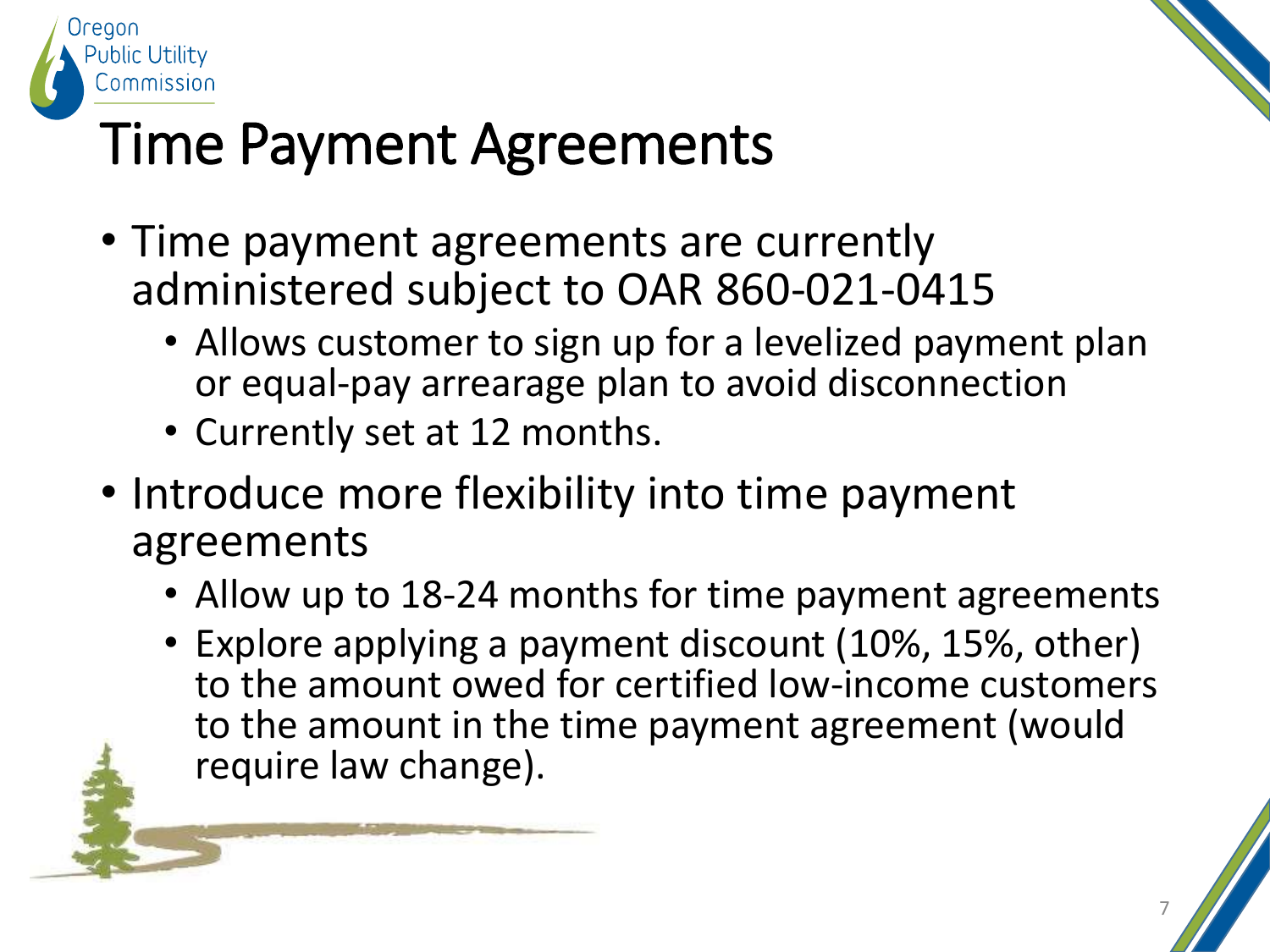

#### Survey: What duration should Time Payment Agreements (TPA) be set at?



8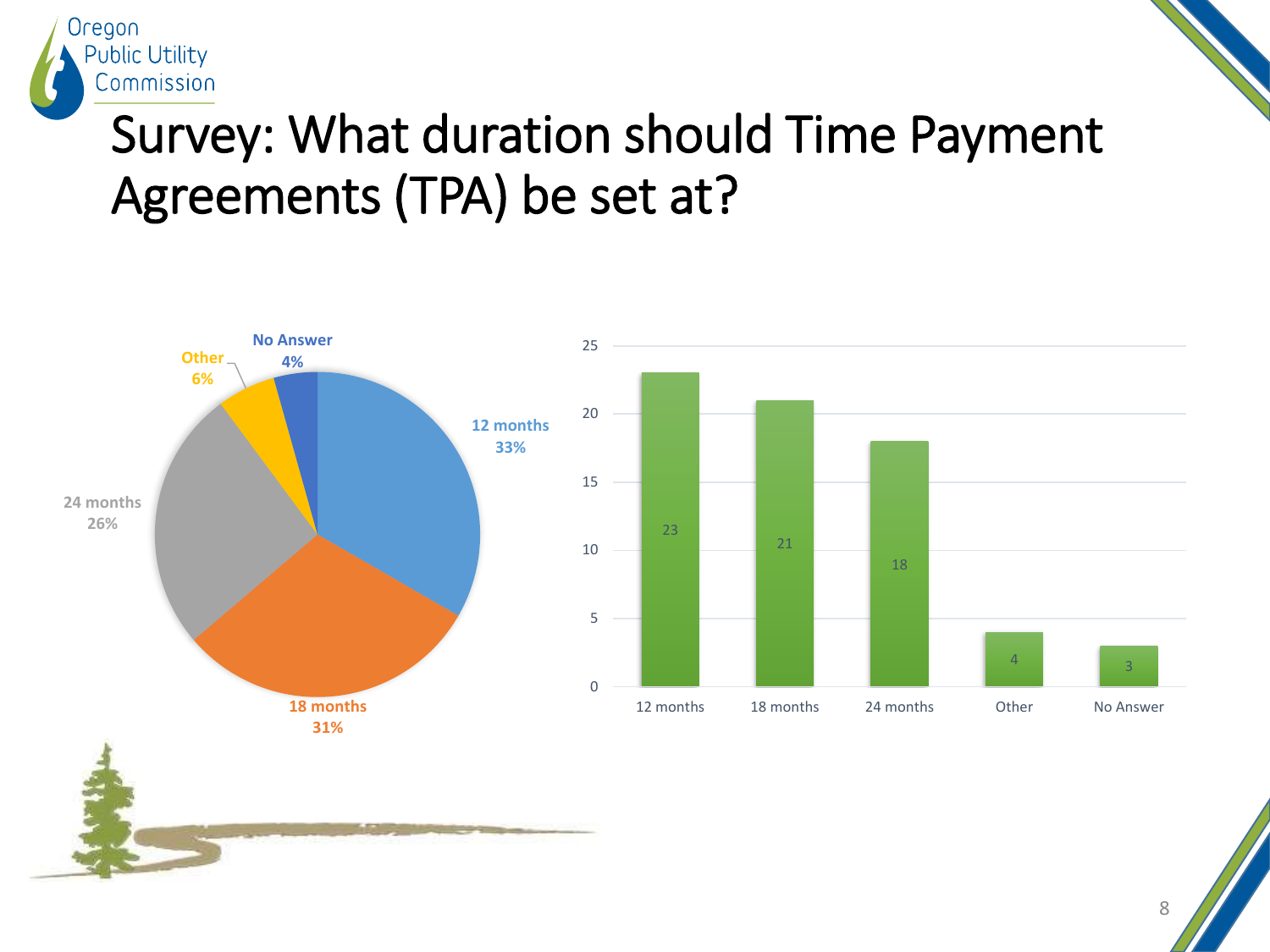

### Deferred Payments

- Fully or partially postponing payments for financial reasons, including COVID-19 hardships
- Payments could be deferred to allow those who have been impacted, but are expected to be able to pay at a later date may do so
	- Defer payments by up to 6-12 months
	- No interest accrual on deferred payments for customers
	- ~65 percent of survey respondents in favor of establishing deferred payment programs

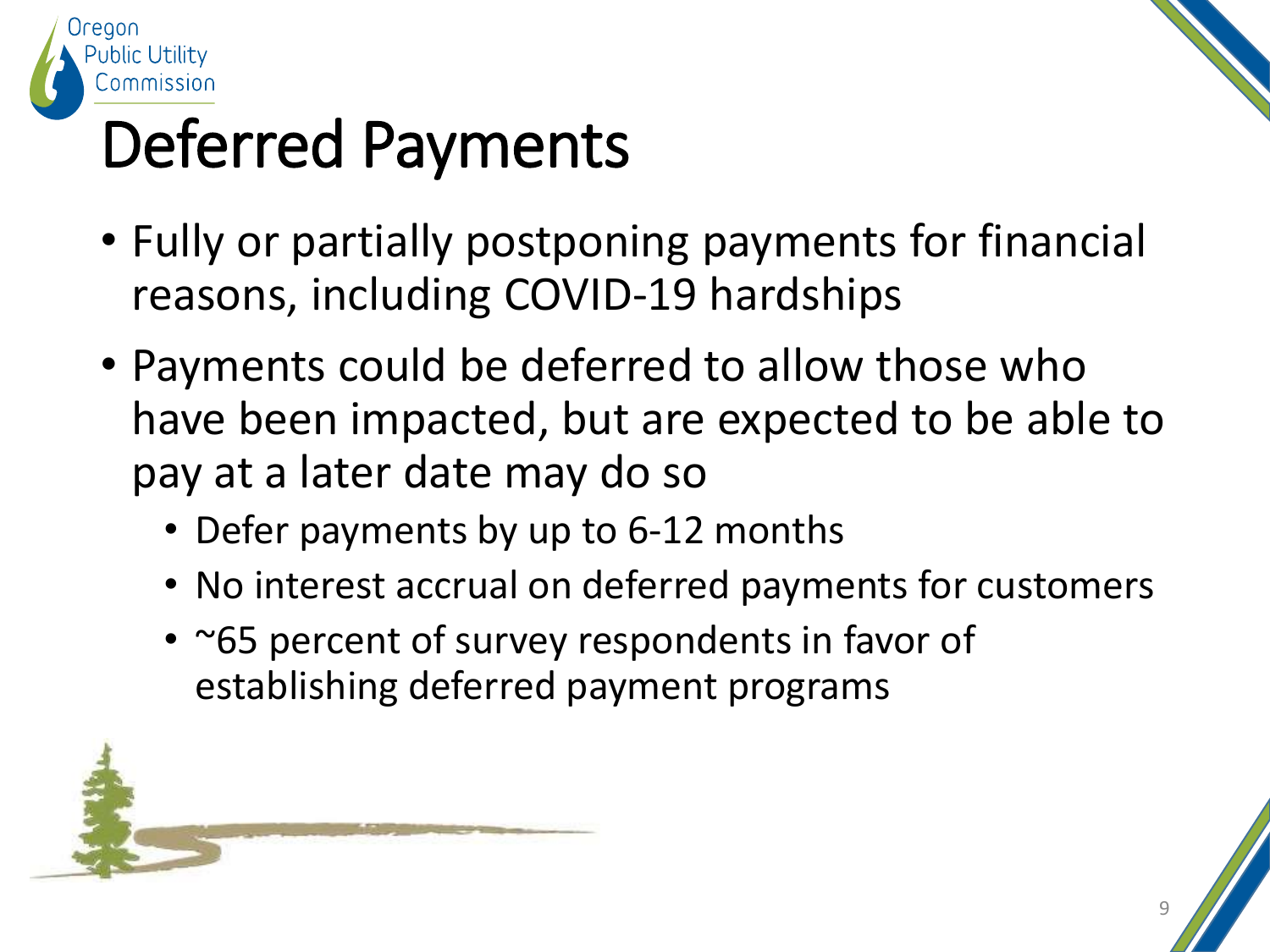



#### Deferred Payments - Survey



#### **How Long Should Debt be Deferred?**

#### **How Many Months Should a Customer be Allowed to Amortize the Debt Over?**





10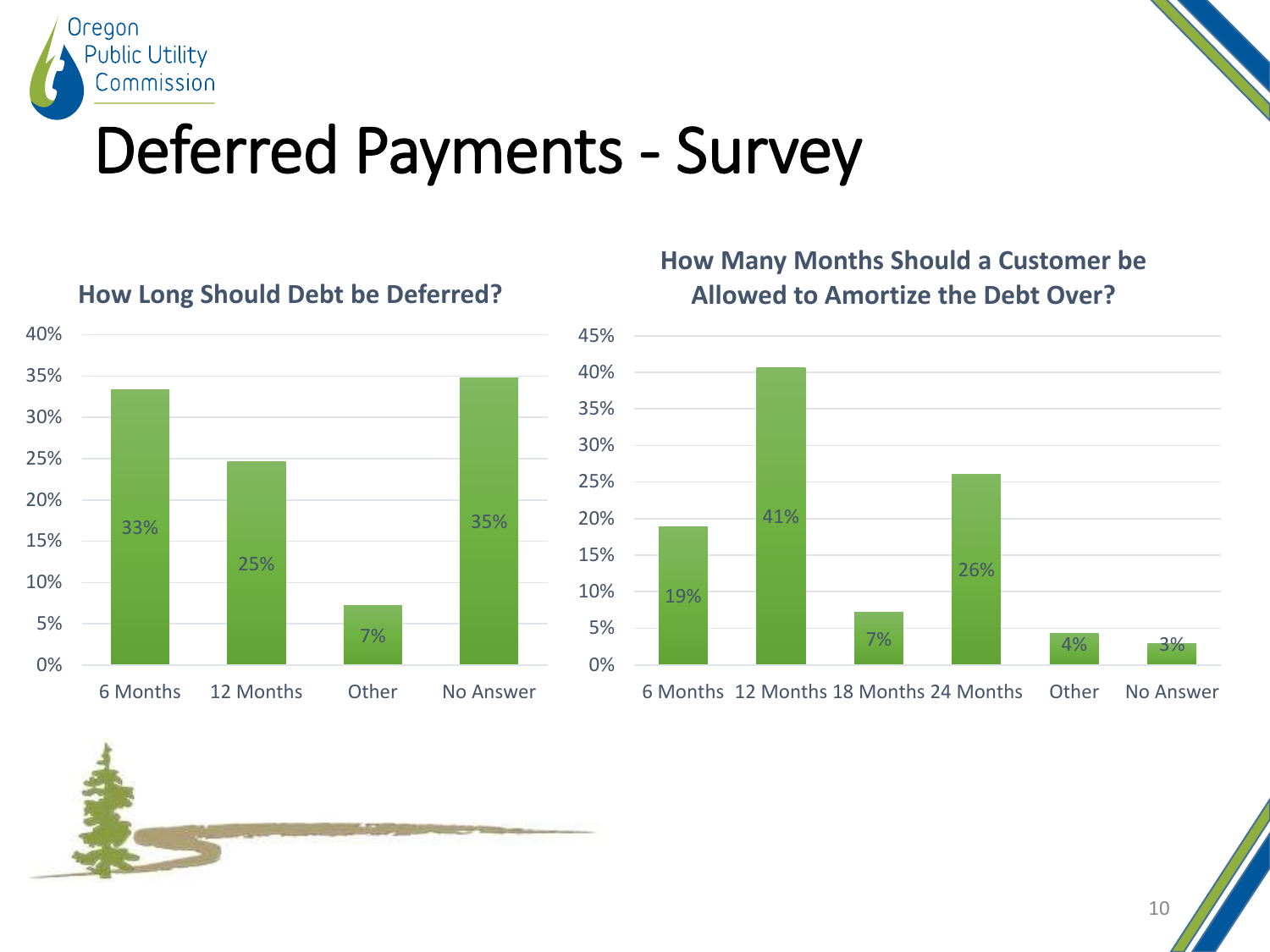



#### Equal Pay Programs

- Utility equal pay programs allow customers to have less uncertainty regarding their utility bill throughout the year
- Evens out monthly bill so the same payment is made each month, with an annual true-up/adjustment
- Generally eligible only to customers with no outstanding balance

#### **Should Utilities Open Equal Payment Plans to Customers that Currently Have Outstanding Balances**

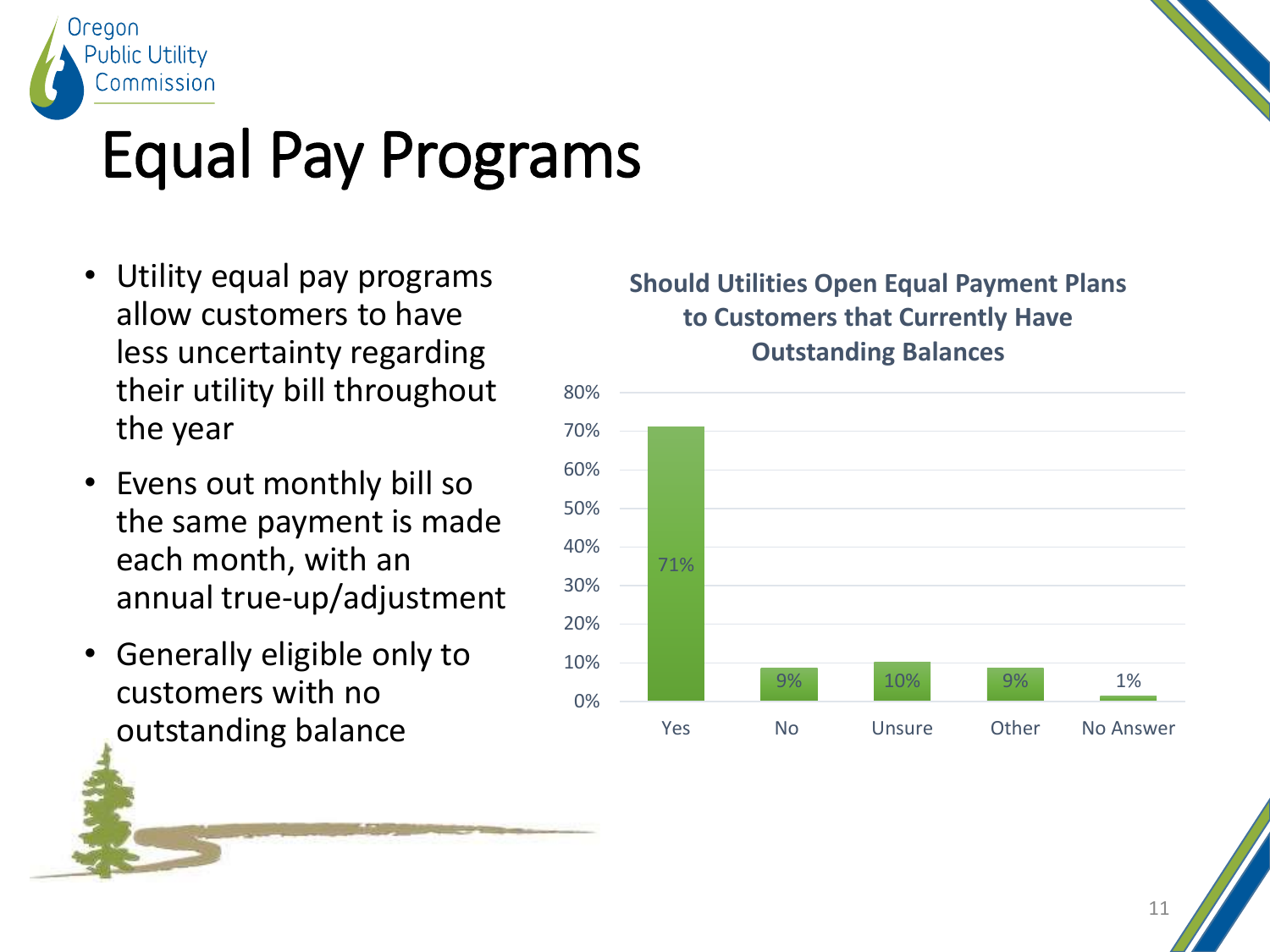

#### Survey: Should utilities put in place a tariff that allows some level of debt forgiveness if customers maintain current monthly payments?





12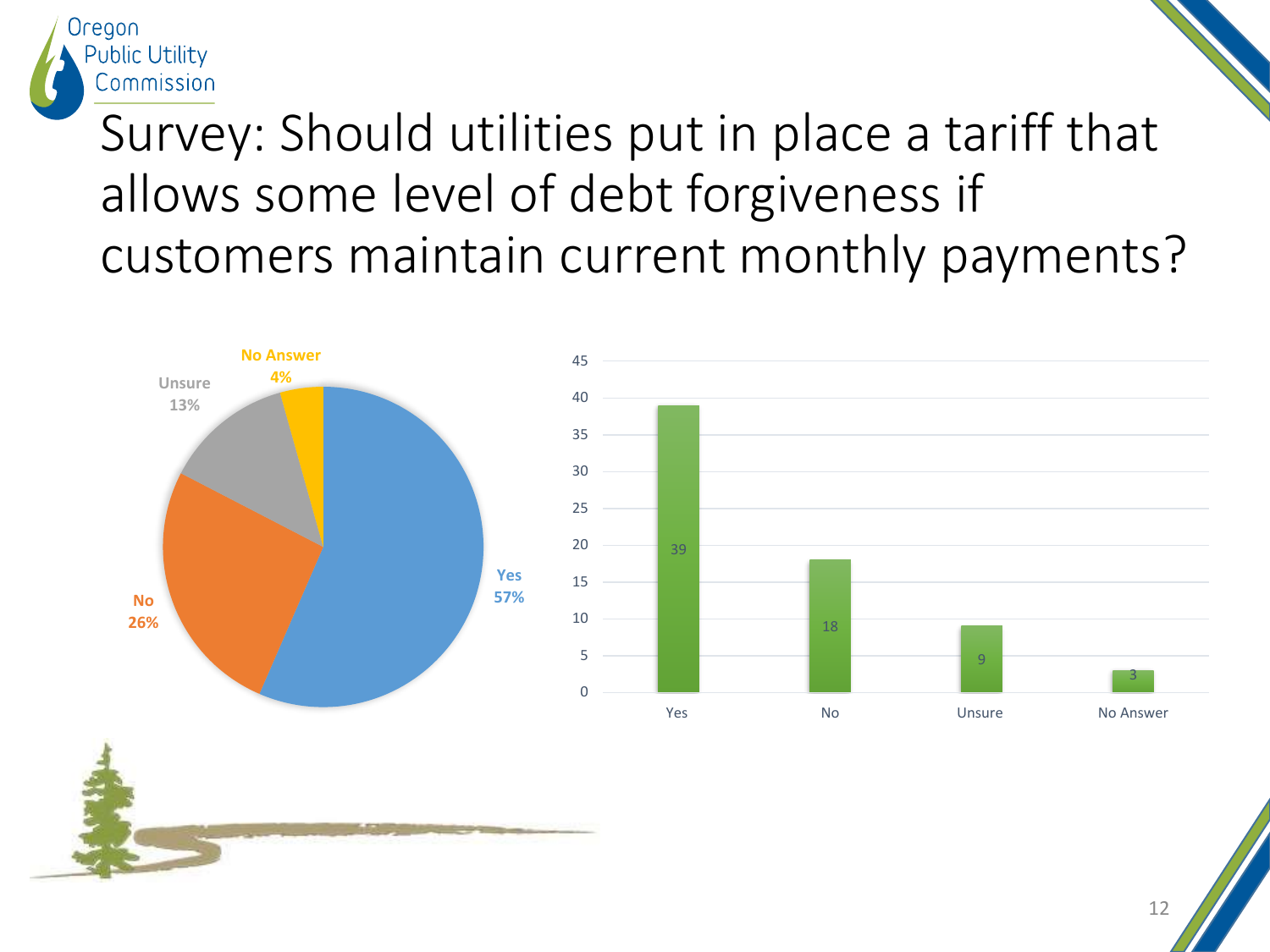



## Partial Arrears Forgiveness

- One time rate forgiveness due to COVID-19 impacts on customer arrearages.
- Each utility could designate a total amount of debt relief, or a percentage of 2020 arrears to be forgiven, to be divided amongst eligible customers as a bill credit:
	- The debt relief could be amortized in a deferral
	- Each utility could propose their own program that works best for their specific level of COVID related arrears

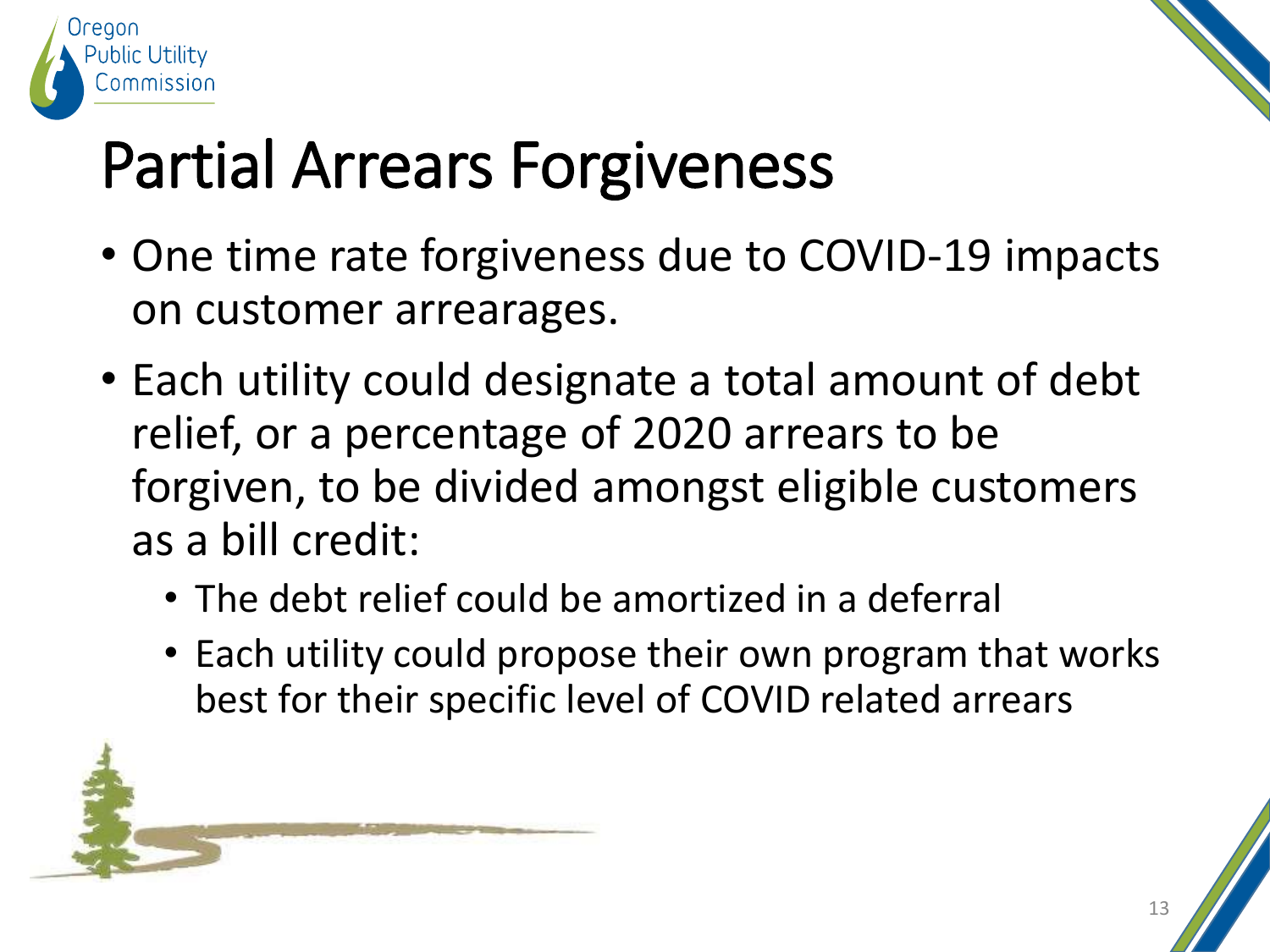



#### Partial Arrears Forgiveness

- Example from Illinois Settlement
	- Large utilities agreed to between \$300-\$500 dollars of arrears forgiveness for customers
- PGE's and NWN's recent 10% arrearage forgiveness programs for residential customers

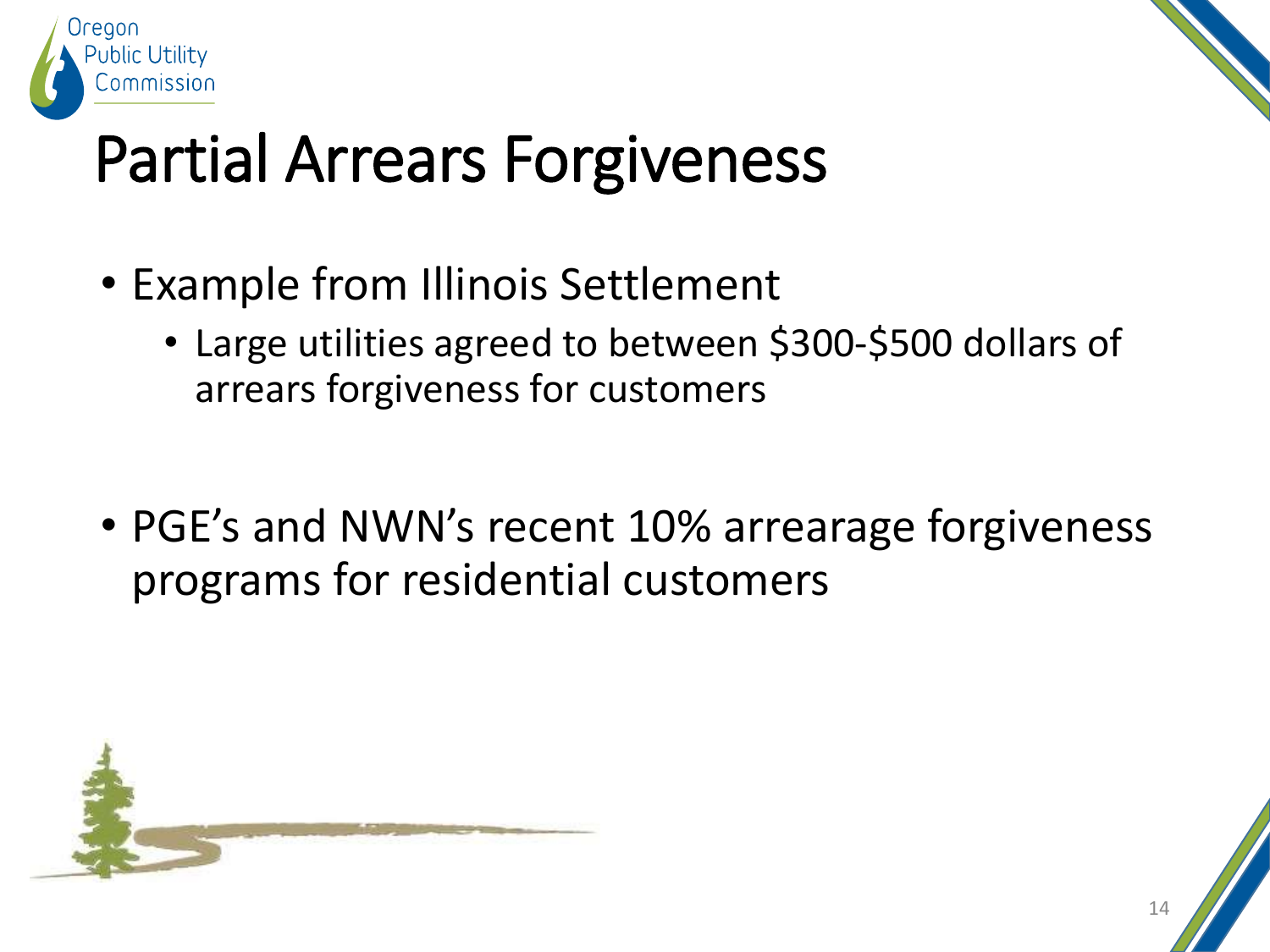

#### Arrears Management Programs (AMP)

- Debt forgiveness over time
- AMP Monthly Bill =  $Current + (\frac{1}{11})$ 12  $A -$ 1 12  $A * X$ 
	- A = Arrearage Balance
	- X = Percentage of arrearage to be forgiven through the AMP
	- Note that if  $X = 100$  percent the monthly bill is just the current bill
- Each month 1/12 of the arrearage relief amount is forgiven, after 12 months the full arrearage relief rate is forgiven.
	- This could be amortized via an annual deferral.
	- If customers do not complete the program the arrearage amount becomes uncollectible.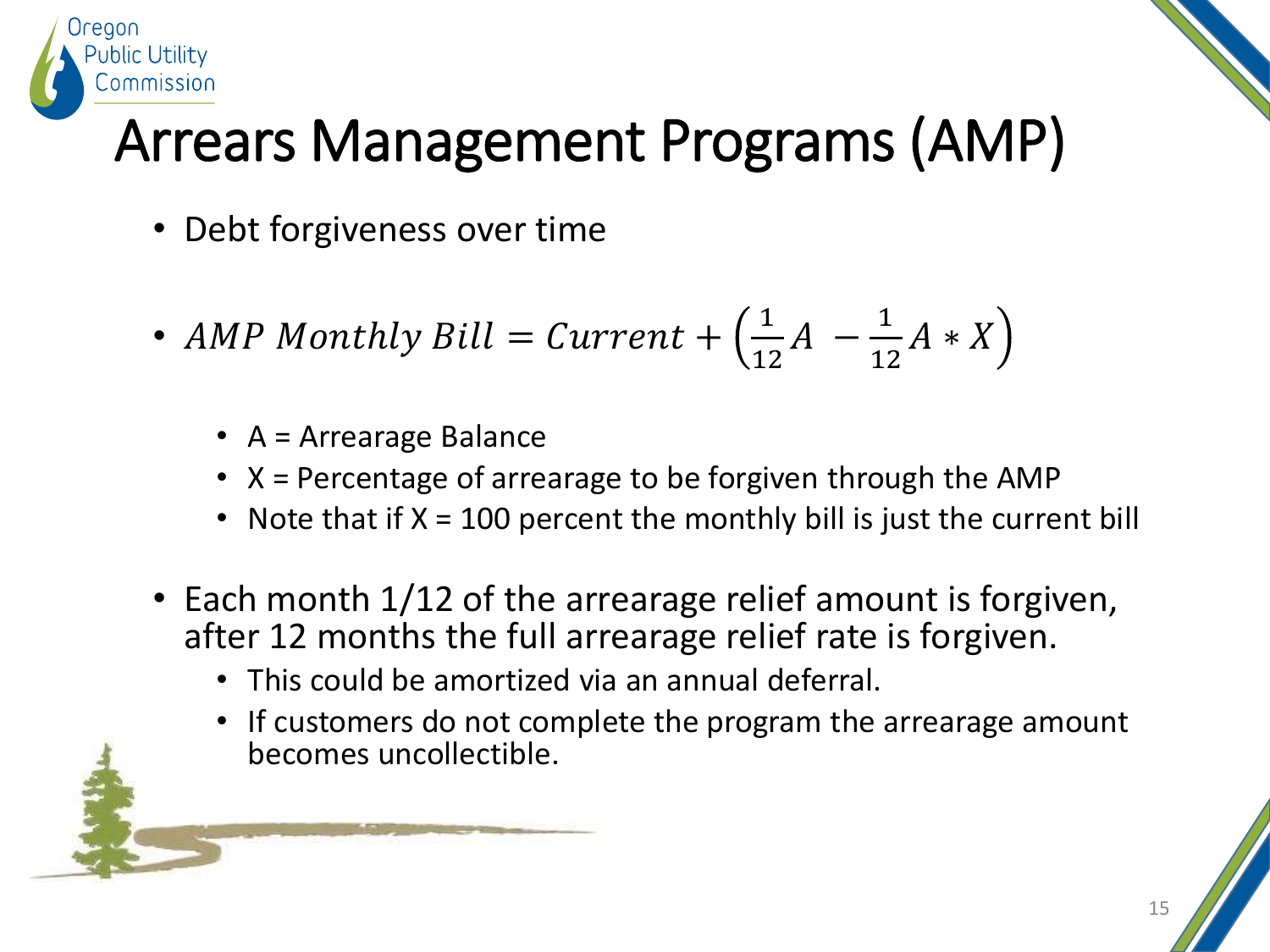



#### Arrears Management Programs

- Potential Benefits of AMP
	- Fewer write-offs for utilities, lower collection costs
	- Customer engagement
	- Creates good customer habits
- Potential Issues
	- Bill Impacts:
		- Generally AMPs are funded through ratepayers, not shareholders
		- What level of bill impact would result from providing 100% forgiveness? 50%, 25%, 10% etc.?
	- Customer Eligibility
		- Open to all customers or LIHEAP eligible (requires law change)?
		- One time eligibility?
		- Only open to customers whose arrears were developed in 2020?
	- Customer Incentives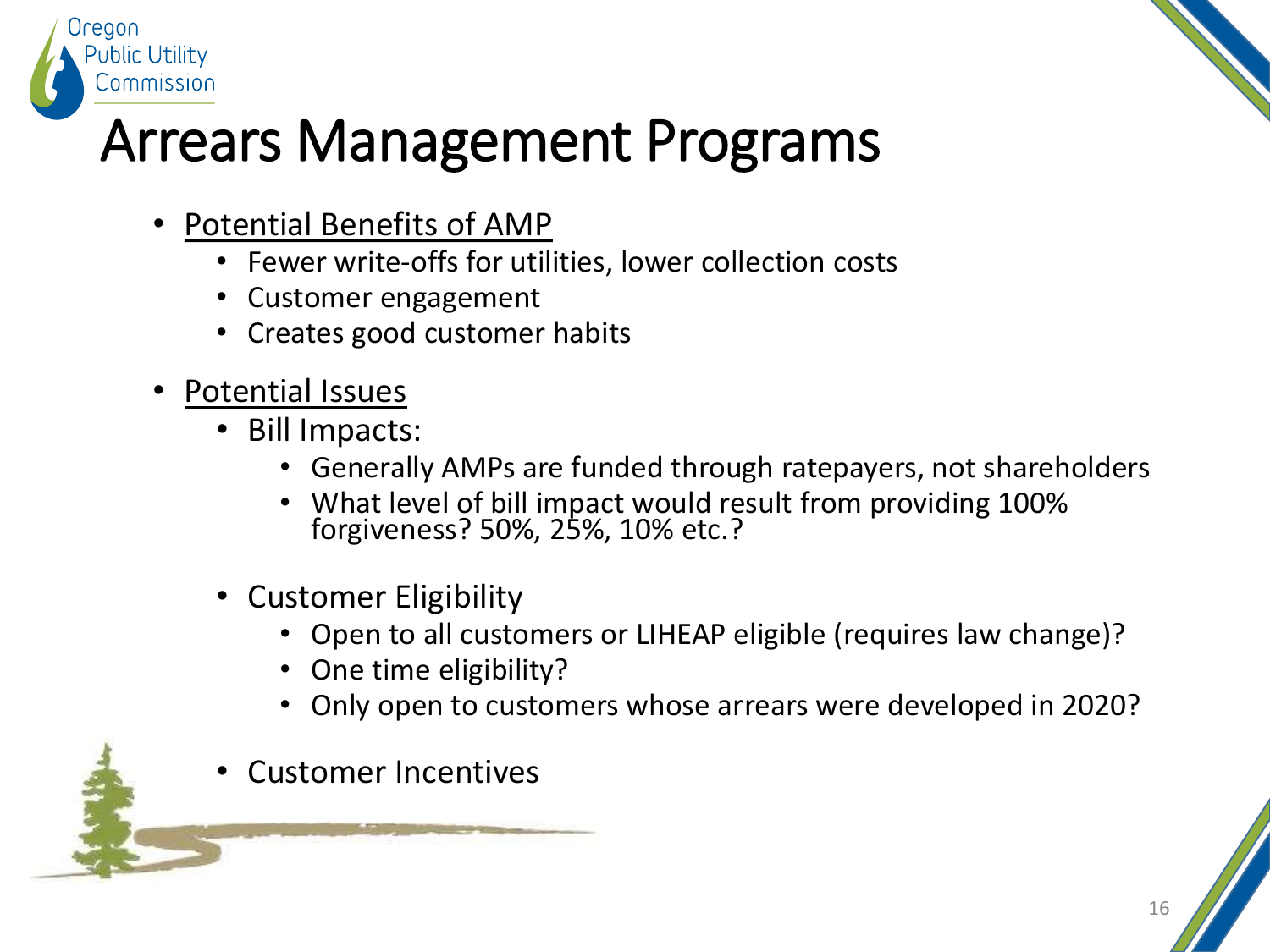

Survey: If utilities were to put in place a tariff that allows some level of debt forgiveness, how many times should a customer be allowed to miss a monthly payment before losing the benefit of debt forgiveness?

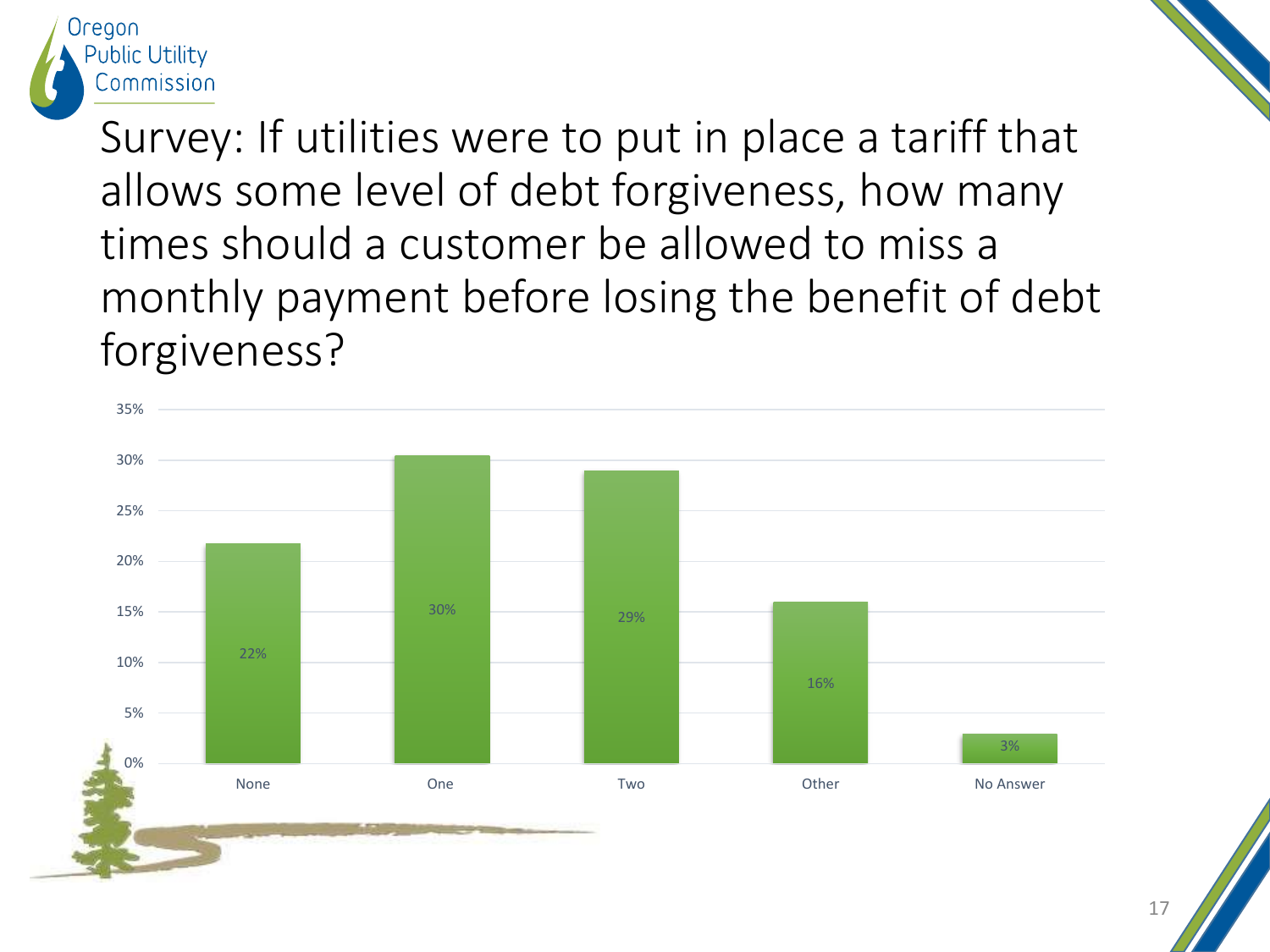

#### Arrears Management Programs

- Examples from other states:
	- Massachusetts
		- Bill impact, eligibility, etc.
	- Connecticut
		- Bill impact, eligibility, etc.
	- California
		- New program details

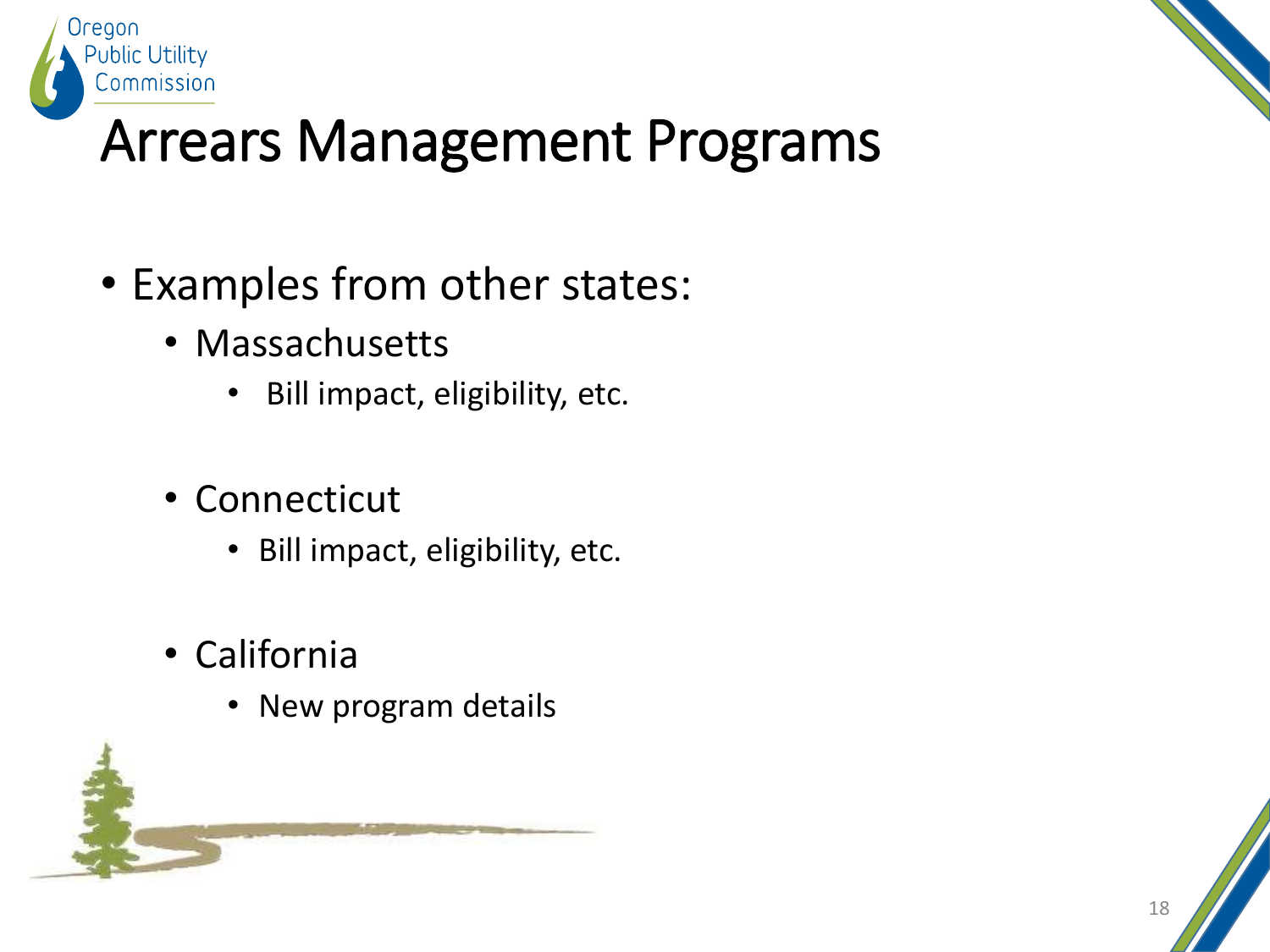



Survey: What current tariff provisions are particularly difficult for low-income customers, and do you have suggested changes that should be made?

- Reconnect Fees
- Eligibility Requirements
- Due Dates

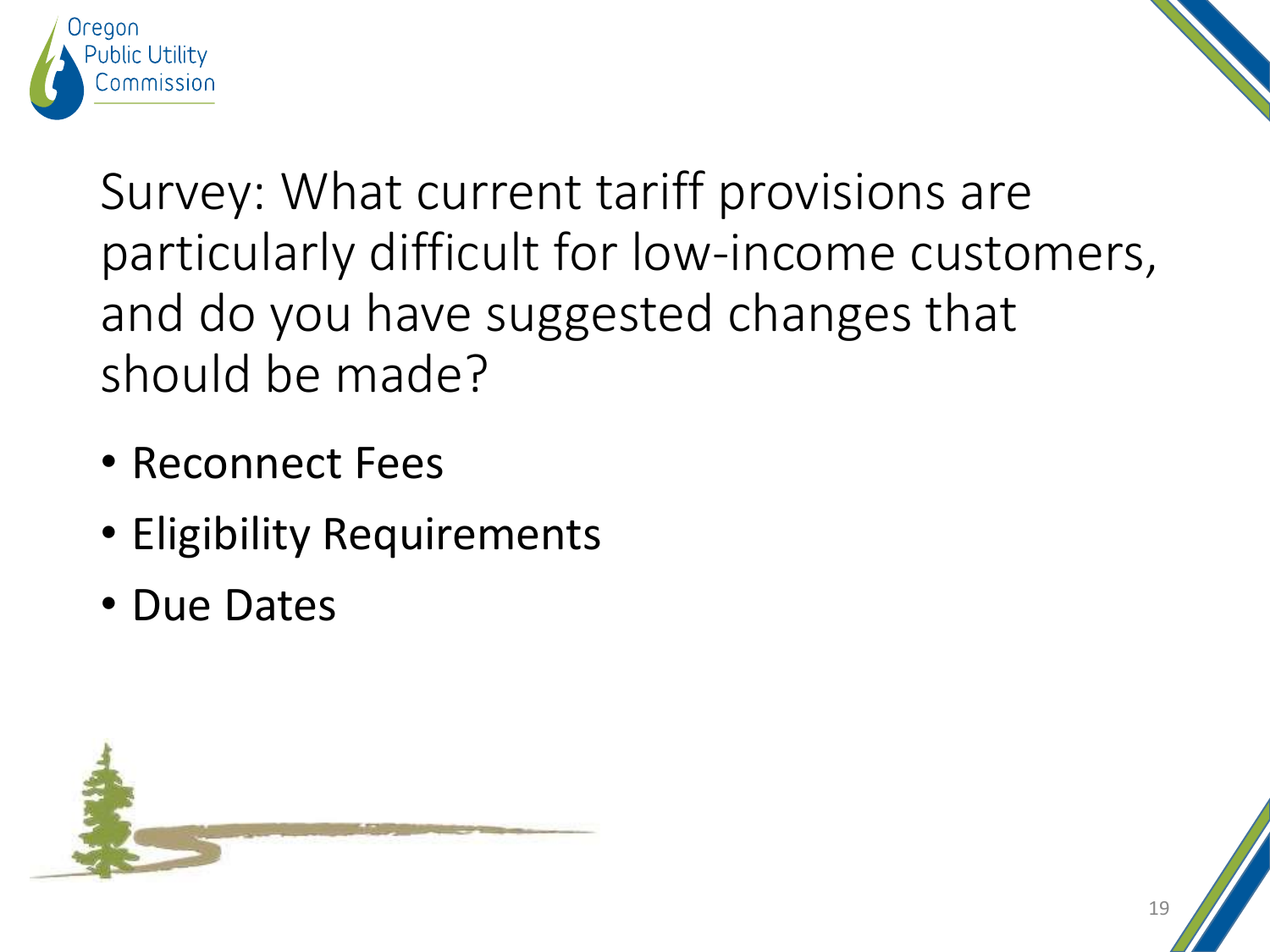

#### Securitization

- Securitization would allow the utilities to issue securities to cover costs associated with COVID-19
- The purpose of securitization is largely to gain capital at a low interest rates
- Staff generally believes securitization is unnecessary in this instance given the deferrals in place related to COVID-19 costs
	- Deferrals allow utilities to earn interest at the Modified Blended Treasury Rate (MBT) before after amortization

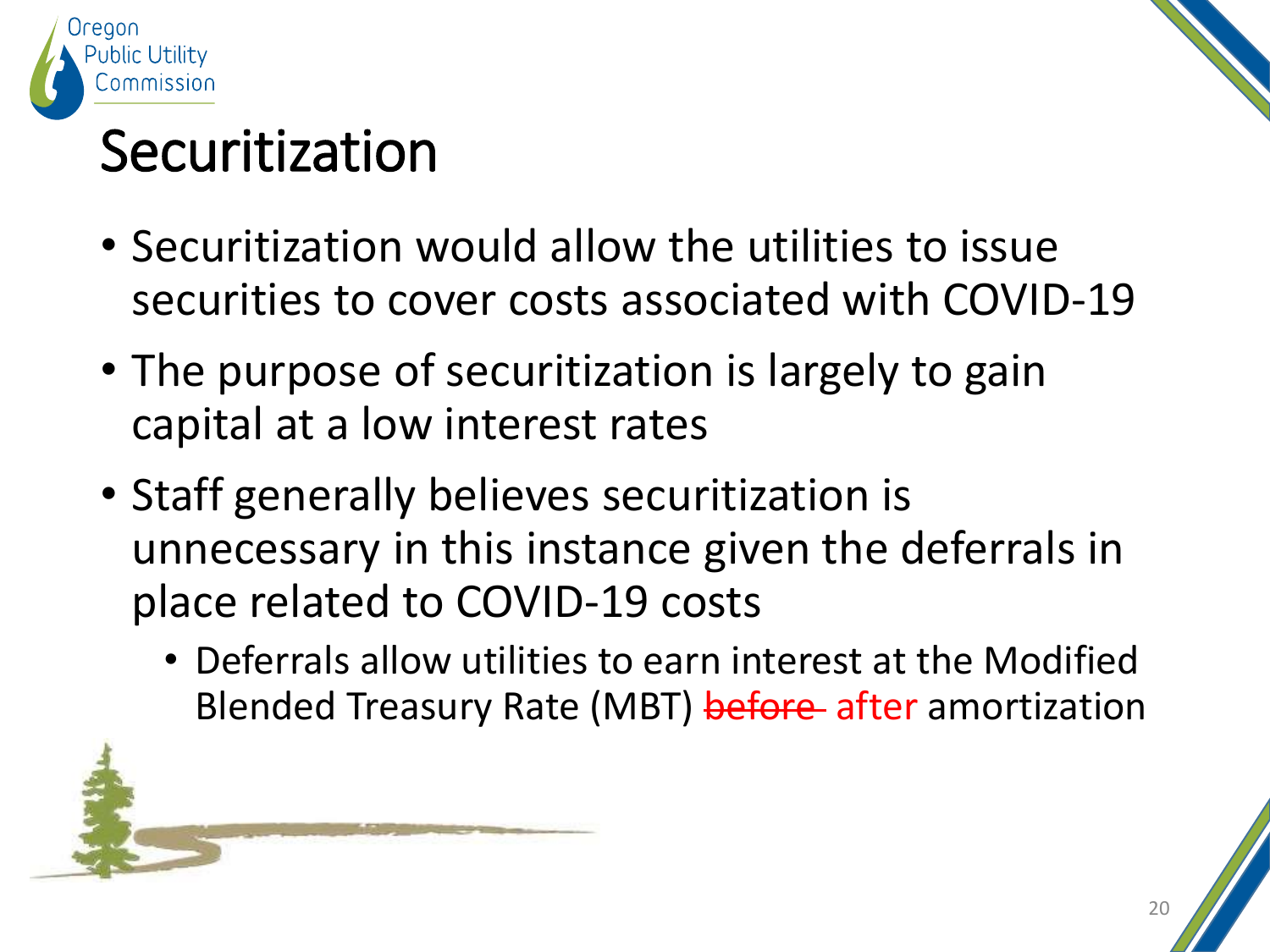



#### Waiving Late Fees and Penalties

- Late fees place a greater burden on low-income customers.
- Late fee amount versus costs incurred by the utility.
- Tariff filings necessary to suspend these for an extended period of time
	- Suspend through 2021?
	- Only suspend for Low-Income Customers (requires law change)?

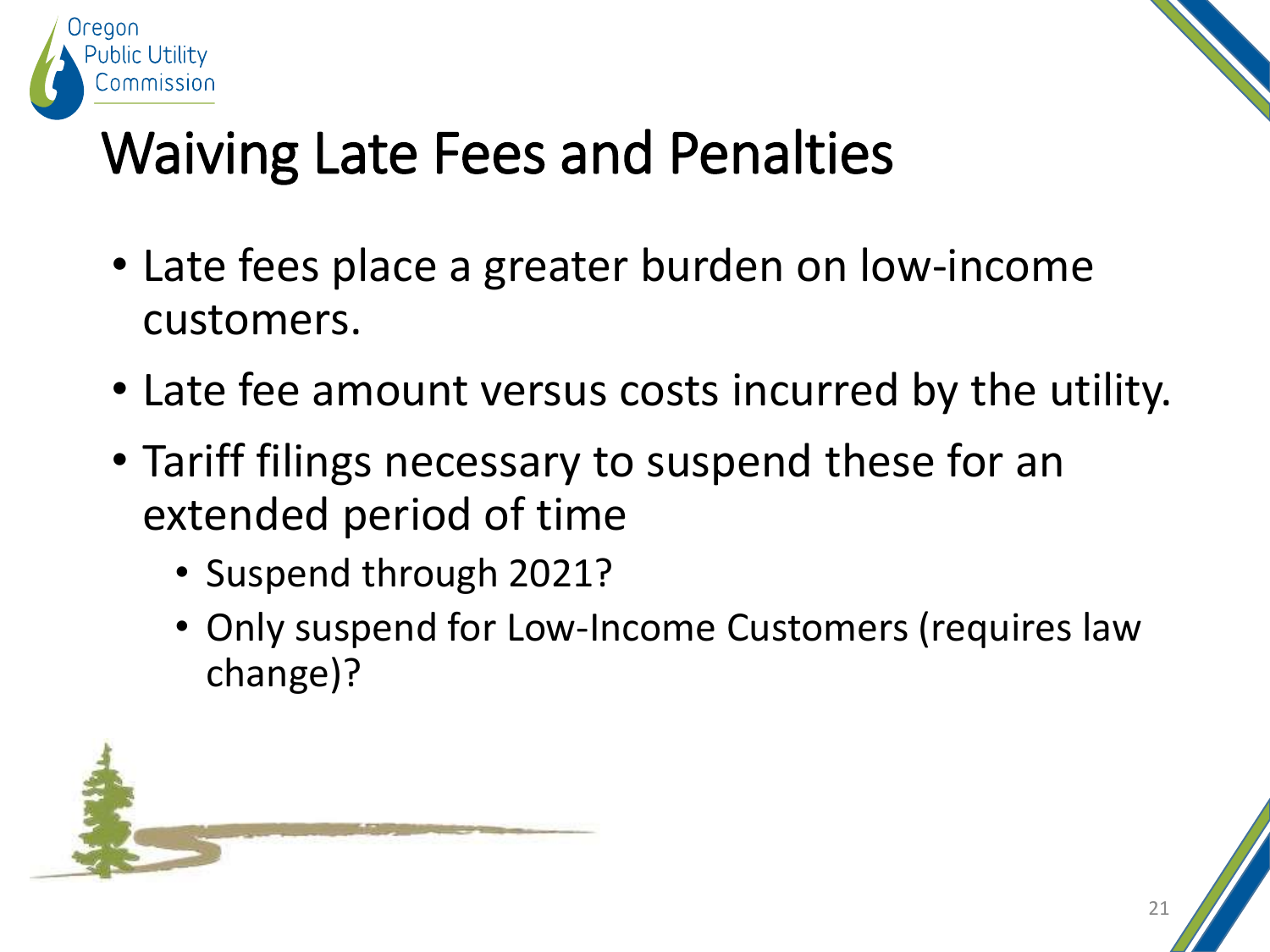

Survey: Should utilities permanently suspend late payment fees, interest, and bank-card payment fees to customers certified as low income by Community Action agencies? (would require a change in law)

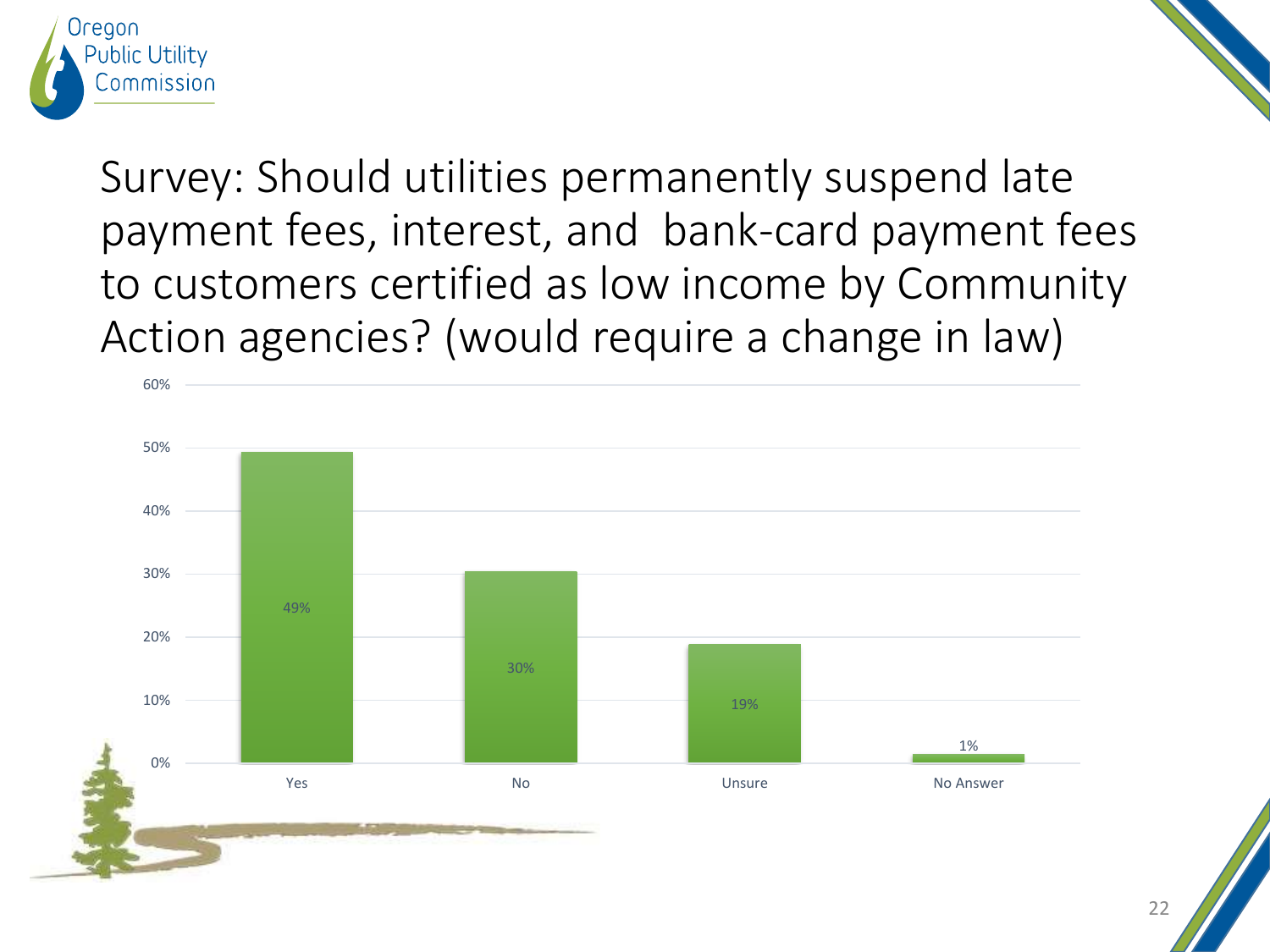



#### Suspending Deposits

- Suspend residential customer deposits for two years (through June 2022).
- All gas/electric utilities automatically apply deposits for residential and commercial customers who are more than 60 or 90 days in arrears.

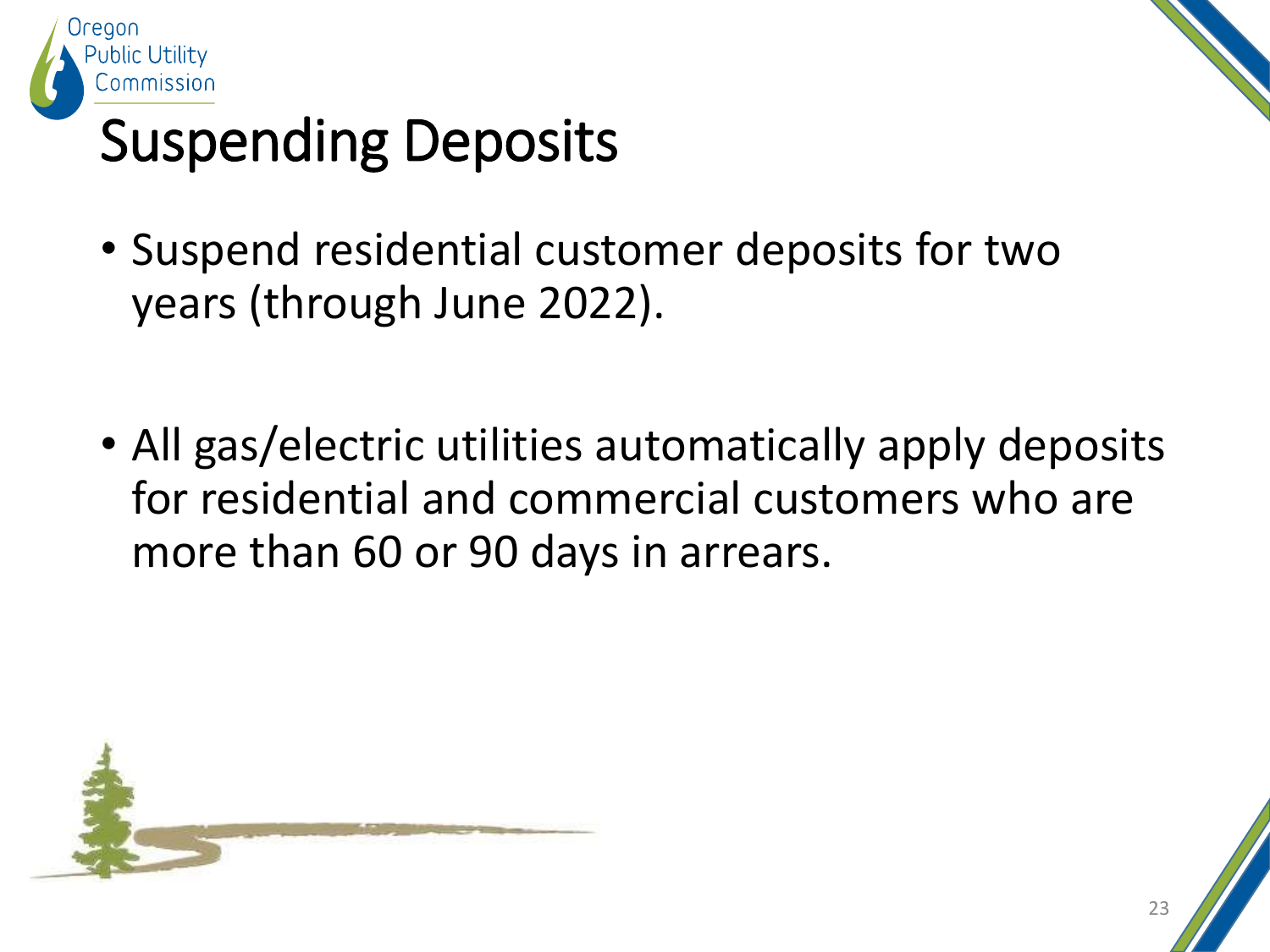



#### Modify Public Purpose Charges

- Reallocate a portion gas monthly public-purpose charges toward bill assistance, low income weatherization, etc.
- Potential Increases to Public Purpose Charges

Survey: Should Natural Gas Companies' Public Purpose Charge (PPC) be increased to allow more funding for low income programs?

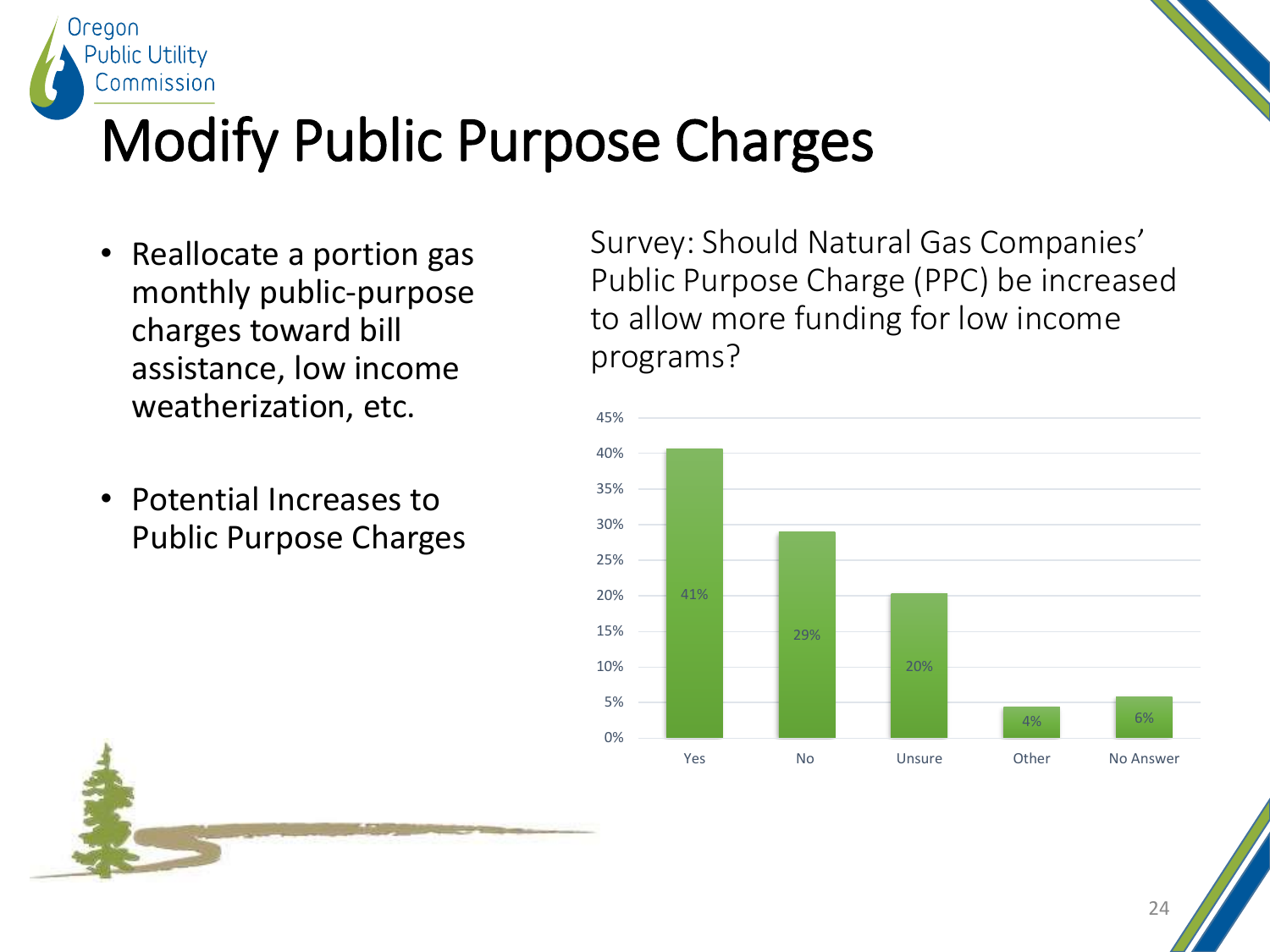

### Streamlining Customer Enrollment

- Allow Customers to Self-Enroll in programs
- Streamline enrollment into programs
	- Categorical eligibility: if you qualify for the another program, you automatically qualify
- People laid off due to COVID-19 may be entering into these programs for the first time.
- Encourage utilities to improve website customer experience.

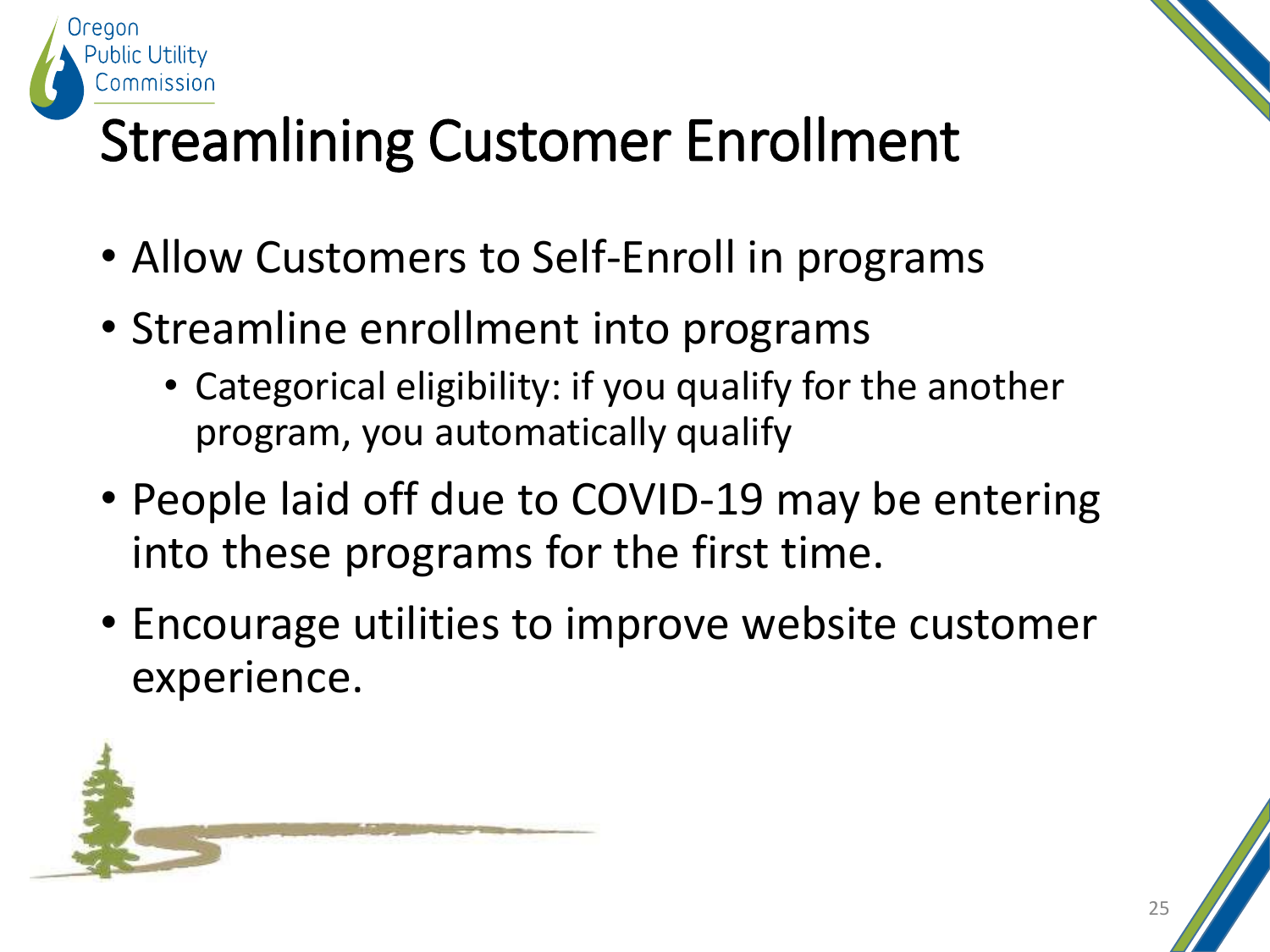



#### Cost Effectiveness Tests

- Low-income weatherization helps that customer regardless of who pays
- Cost effectiveness test looks at whether other ratepayers on the utility system are better off

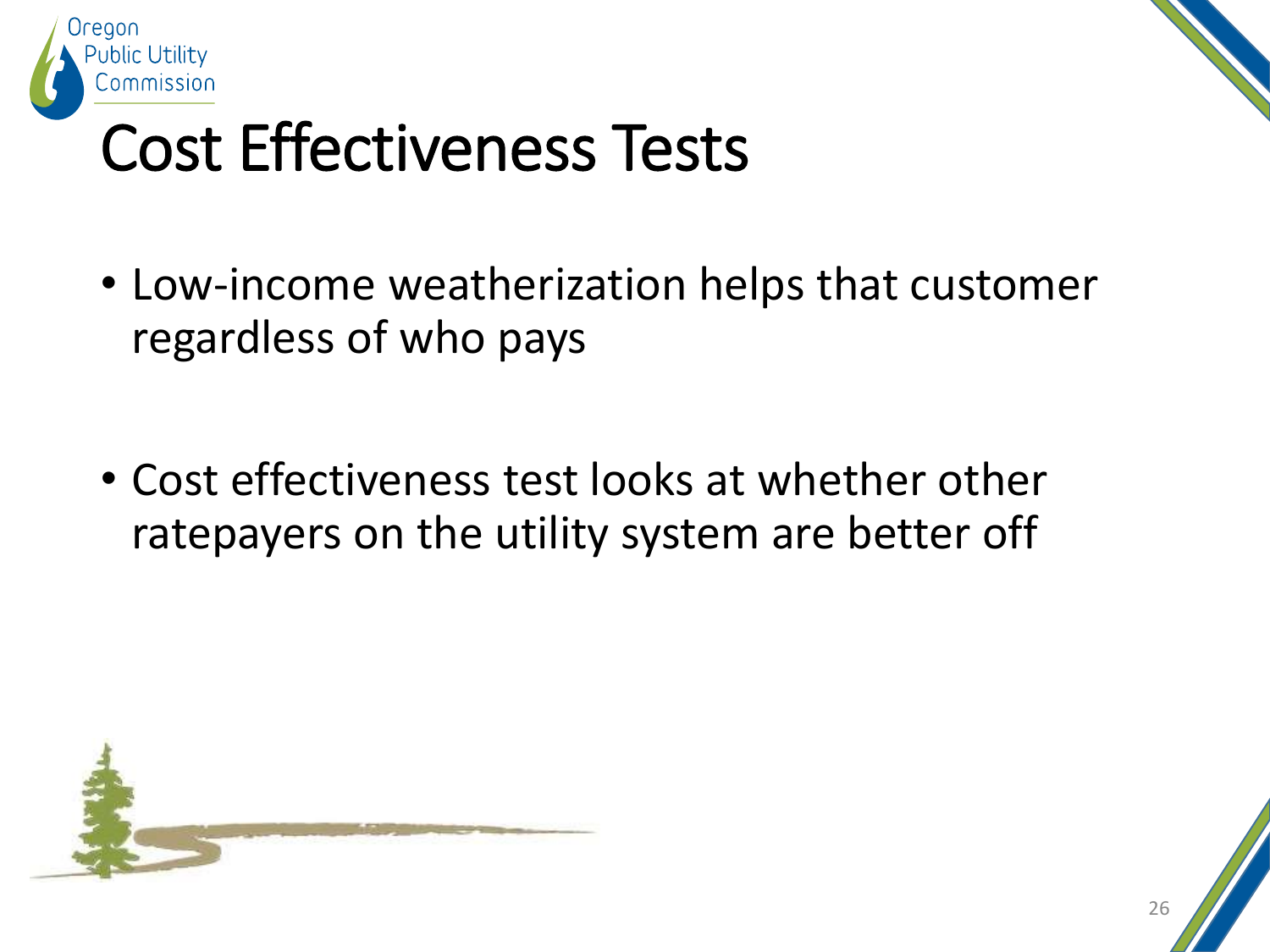

Survey: Should the Commission relax certain cost effectiveness tests to allow the Energy Trust to invest more heavily in low-income weatherization and other energy efficiency initiatives such as ductless heat pumps beyond what is cost-effective?

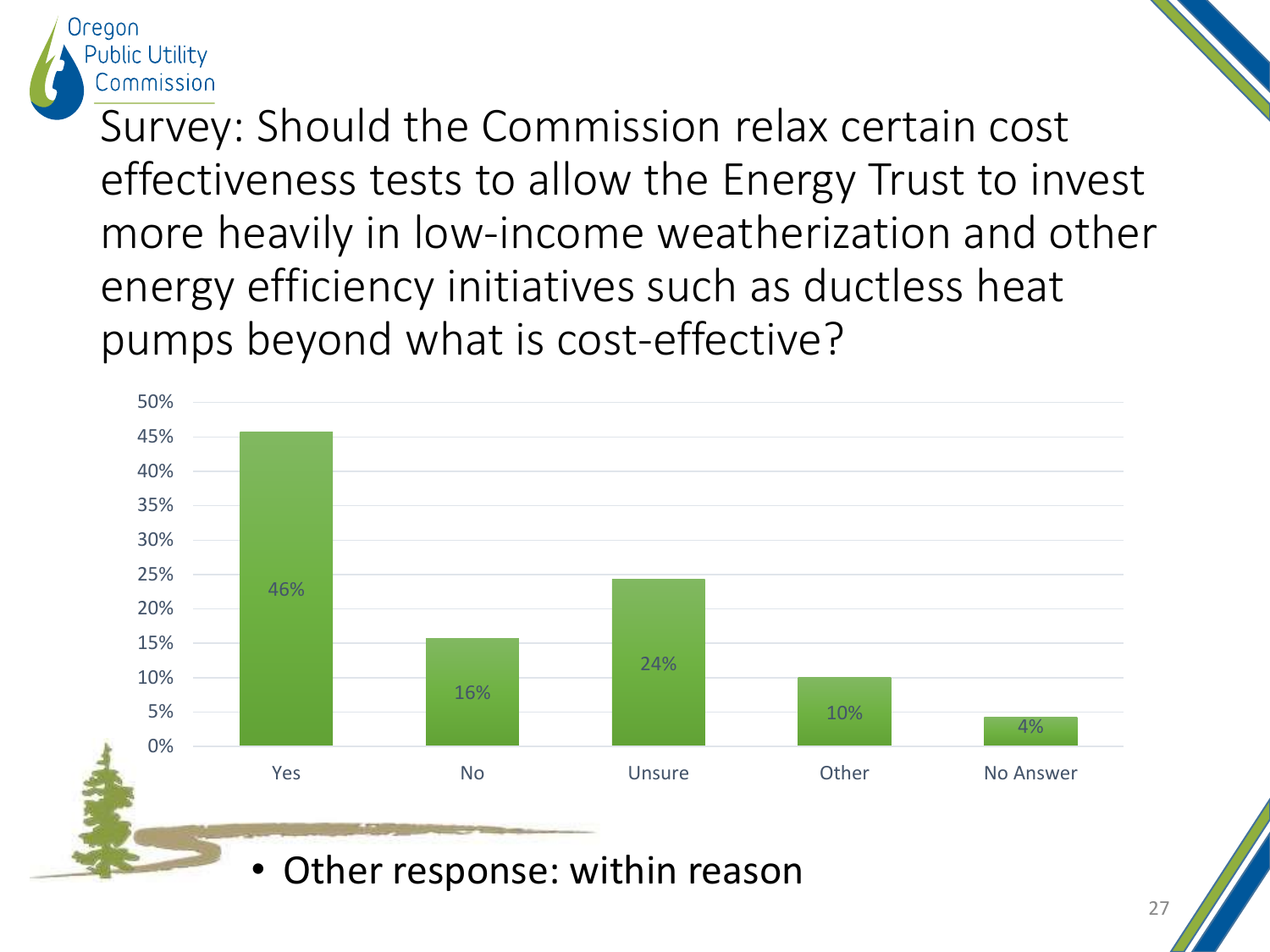

#### Relax Certain Cost Effectiveness Tests

Continue projects underway and expand upon them.

- Ongoing and new flexibility on DHPs to reduce energy burden.
- Expanding partnerships with CAP agencies on weatherization.
- Staff is working with Energy Trust on additional options and expansions.

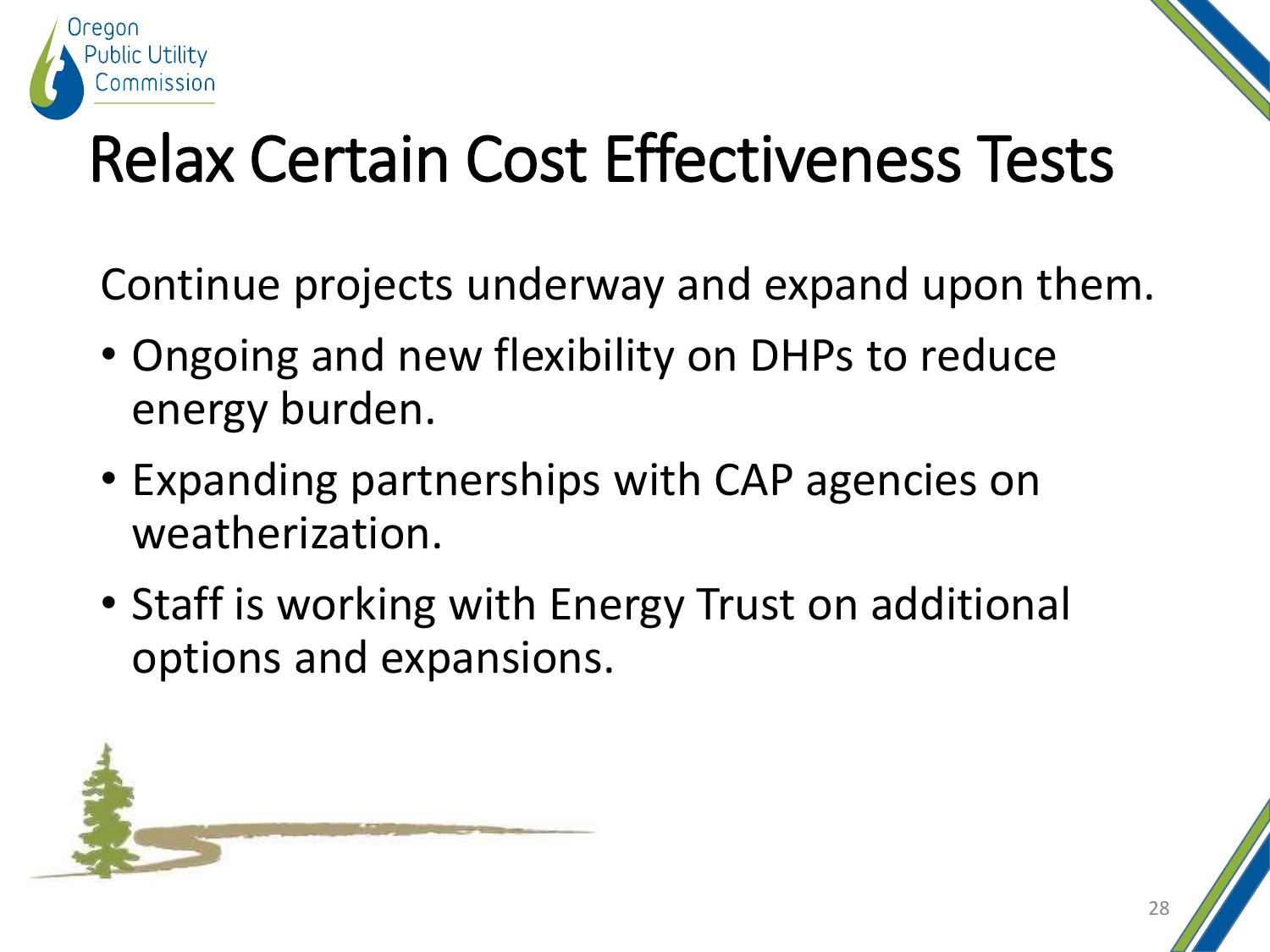



#### Delaying Rate Increases

- Four Oregon utilities currently have decoupling mechanisms in place (PGE, Avista, Cascade, Northwest Natural).
- Given decreases in commercial load as a result of COVID-19, there is the potential for surcharges to commercial customers.
	- To assist commercial customers during this time, decoupling surcharges could be eliminated in 2021. Utilities could agree to collect interest at MBT.
- Potential rate adders such as Purchase Gas Adjustment (PGA) rate increases and could also be delayed.